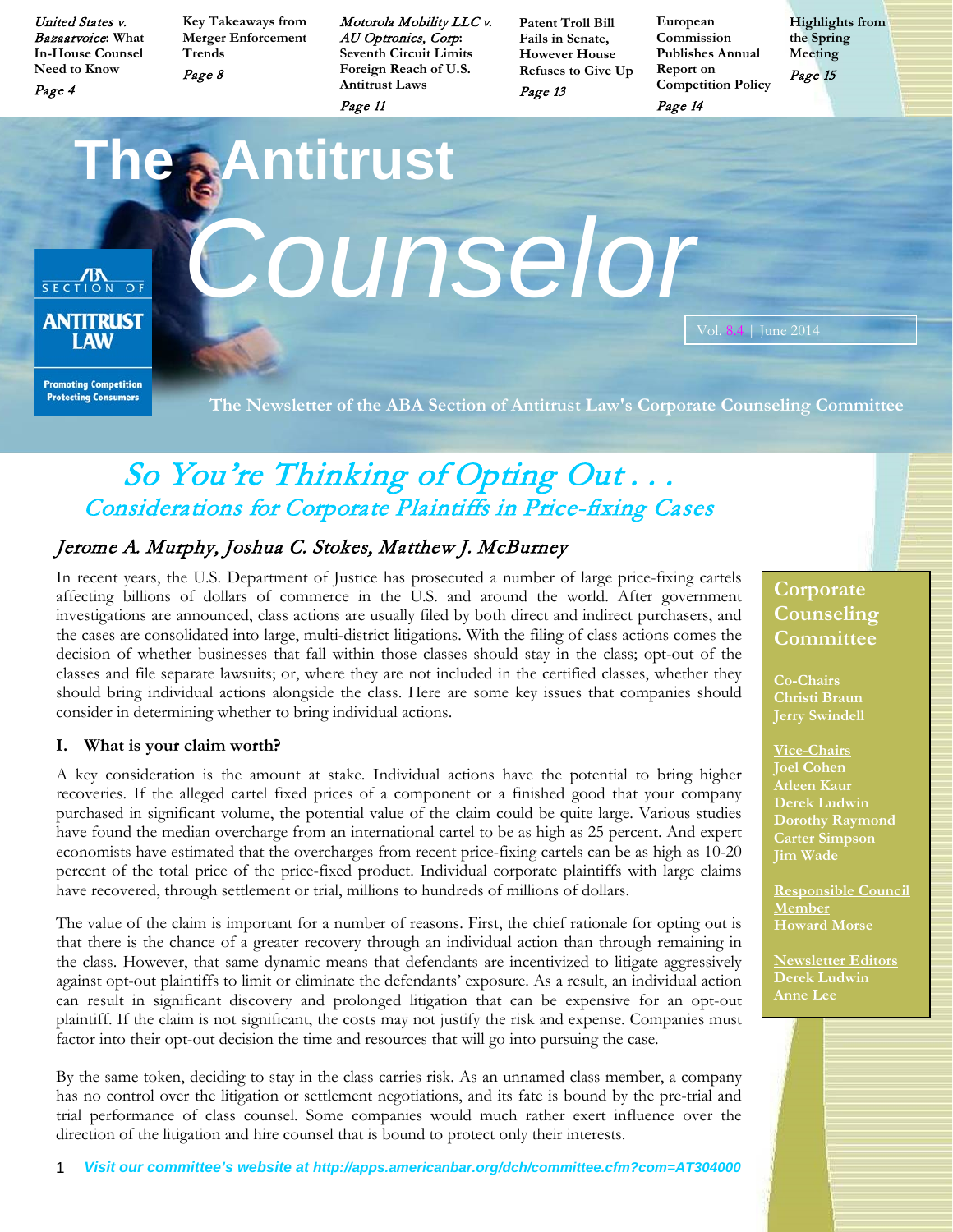It is important to remain clear-eyed about the potential risks and rewards of pursuing individual actions. Managing internal expectations is particularly important for in-house counsel. Recent cases demonstrate that even in cases with multiple guilty pleas and significant government fines, defendants will work hard to pare down the size and scope of the individual plaintiff claims. Individual plaintiffs may be subject to multiple rounds of motions to dismiss; robust fact and expert discovery; and summary judgment on procedural, jurisdictional, and substantive grounds. And, in some cases, defendants have been successful in reducing the size and scope of the claims at trial. Understanding the reasonable, likely value of the claim relative to the cost of pursuing it is a key, foundational point.

### **II. Where should you file?**

Before deciding whether to opt-out of a class action, a company should conduct an early case assessment to understand the facts. One of the key considerations is to understand your company's supply chain and how that intersects with the conspiracy allegations. Federal antitrust laws have territorial limitations that may affect your claim. It is important to understand where the alleged anticompetitive activity occurred, where the purchases of the price-fixed goods occurred, whether the goods were imported into the United States and by whom, and other factors demonstrating the degree of connection to the U.S. economy and whether U.S. law applies. Under some circumstances, it may be worth considering bringing the claims in jurisdictions outside the U.S. Private antitrust enforcement in Europe and in other countries may provide a mechanism to pursue recoveries that are not actionable in the U.S. Many companies have a global presence and may need to consider global recovery strategies in response to cartel activity.

Another important consideration is venue. If the class actions have already been consolidated into an MDL court, you may have to decide whether to bring your claims in the MDL court or in another venue. This decision is important because it affects where your case will be tried if it goes to trial. Under the MDL rules, cases are tried in the courts where they are filed. If you file in the MDL court, your case may be consolidated for trial with other plaintiffs. A joint trial has the advantage of spreading the workload across multiple plaintiffs, but it also means that you may not be 100 percent in control of how your case is presented at trial. On the other hand, cases filed in other courts and transferred to the MDL court for coordinated pre-trial proceedings must be remanded back to the original court at the conclusion of coordinated proceedings. After litigating for years in front of the MDL judge, transferring to a new judge who is unfamiliar with the case, the facts, and the parties can create uncertainty as to pre-trial and trial rulings. In addition, the original choice of venue affects the governing law. Understanding the law of the circuit in which the MDL court sits compared to other potential venues may be an important consideration.

### **III. What are the facts?**

Before opting out, it is also important to know your own record. Generally speaking, unnamed class members are not subject to discovery in a class action. However, once a company opts out, it is subject to discovery by the defendants. Accordingly, opt-out plaintiffs will want to identify early on the key witnesses to testify about your company's procurement practices and purchases, and gather those documents that may be needed to prove your case. Specifically, you will immediately want to:

- Issue a document preservation order for the witnesses and potential witnesses;
- Gather the purchase information and relevant contracts governing your purchases;
- Interview your witnesses; and
- Identify any key witnesses who have since left the company and get their contact information to your outside counsel.

In short, before filing an opt-out case, a company needs to prepare for litigation just as they would for any other major case. The same questions about statutes of limitation, jurisdiction, proof, and damages apply, and the same considerations about whether to engage outside counsel, the relevant information and documents to be gathered, and the potential intrusion and disruption to your business operations should be assessed.

"It is important to remain cleareyed about the potential risks and rewards of pursuing individual actions."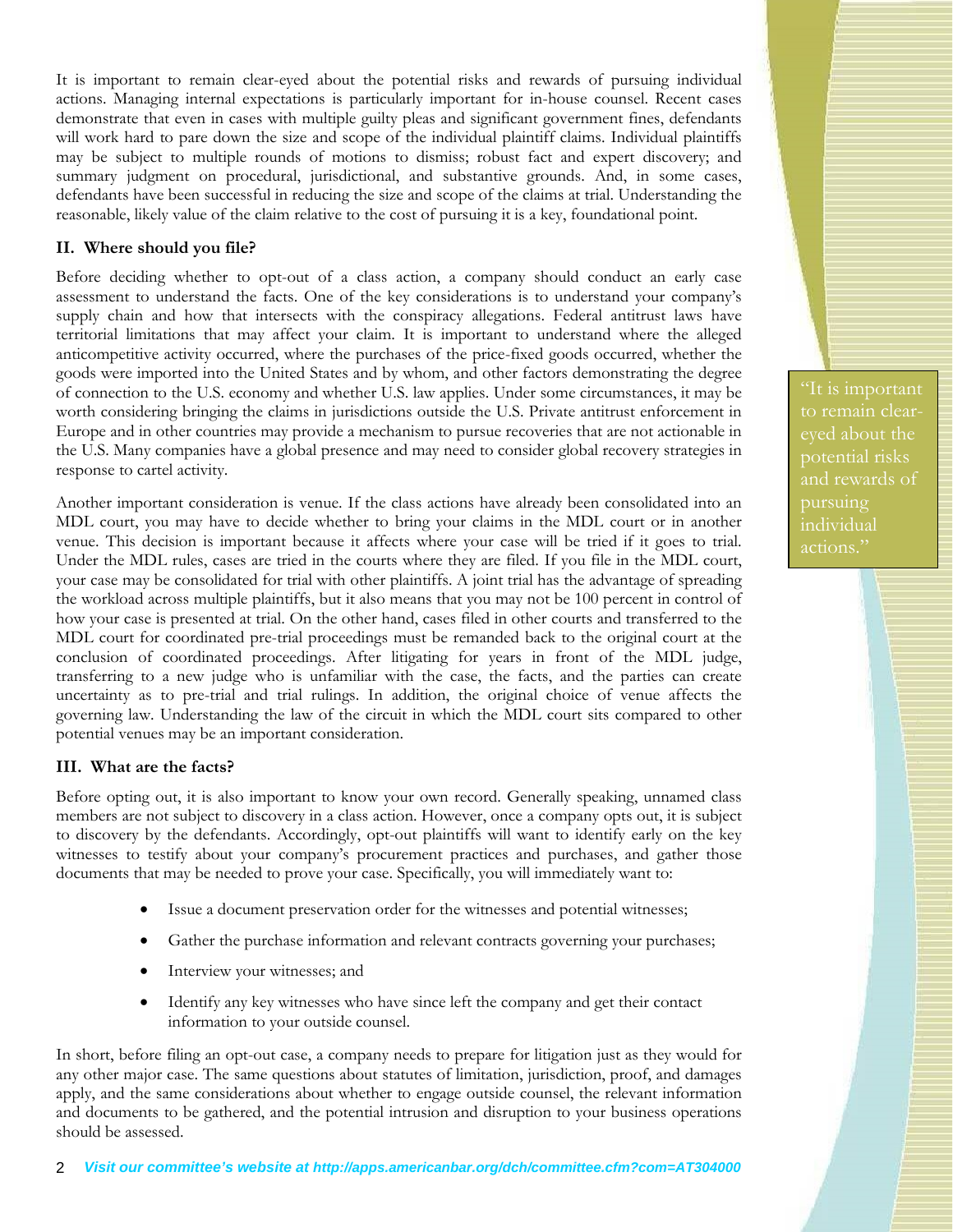### **IV. What is the best strategy?**

When a cartel is exposed, the participants are suddenly faced with a multi-front war. They face potential government enforcement actions and civil antitrust actions. For opt-out plaintiffs, there are sometimes internal considerations about whether and to what extent the company should be in litigation with major suppliers. As a result, it is important for the stakeholders within the company to help set the goals and establish a strategy for the recovery action.

Smart defense counsel often will advise their clients to settle early and inexpensively with major customers. While it may be tempting to accept those early offers in order to smooth over customersupplier relationships, companies that have been the victims of price-fixing cartels should do a full assessment of their claims and weigh the various options for redressing their injuries. Those options include:

**Staying in the class**. There are a number of reasons why a company might choose to stay in the class. As an unnamed class member, the company will likely avoid any discovery and will simply have to submit a claim to the claims administrator at the appropriate time. And, the company does not become adverse to the defendant suppliers in any meaningful sense. If the claims are small, staying in the class may make considerable sense. However, any recovery will be merely a portion of the total class recovery. The burdens of staying in the class are lower but so are the potential rewards.

**Individual pre-litigation settlements**. An alternative to remaining in the class is to pursue individual pre-litigation settlements with some or all of the cartel members. This strategy enables a company to exert more control over its claims and avoid waiting on lengthy class proceedings, while at the same time avoiding the costs and risks associated with litigation. However, companies should conduct some econometric analysis of their purchases to determine the approximate amount of the overcharge before heading into these negotiations in order to make a credible and supportable demand. This will likely require the assistance of expert economists, but at significantly less cost than full litigation.

**Opt-out litigation**. This option generally provides for the largest possible recovery, but it is not without its challenges. On one side of the coin, opt out plaintiffs start out with a couple of advantages. Cartel cases often involve defendants that have pled guilty, and they have the added benefit of cooperation from the applicant to the DOJ's amnesty program. In addition, as a result of the government investigation, defendants have already produced significant sets of documents establishing the basic parameters of the conspiracy by the time the individual actions are filed. Moreover, defendants in antitrust cases are subject to joint-and-several liability and automatic trebling of damages, which can provide powerful pressure points for opt-out plaintiffs. On the flip side, opt-out plaintiffs can be appealing discovery targets for defendants that are reluctant to concede liability and hand over large settlements without first testing, often aggressively so, the strength of the claims. As a result, discovery in such cases can often be lengthy and expensive. In short, the rewards for pursuing opt-out litigation can be enormous, but it may be a bumpy ride.

Determining whether to bring an individual action is a big decision, and one that warrants a full evaluation of the options and potential benefits.

Jerome A. Murphy is a partner in the Washington, D.C. office of Crowell & Moring.



Joshua C. Stokes is a partner in the Los Angeles office of Crowell & Moring.



Matthew J. McBurney is a counsel in the Washington, D.C. office of Crowell & Moring.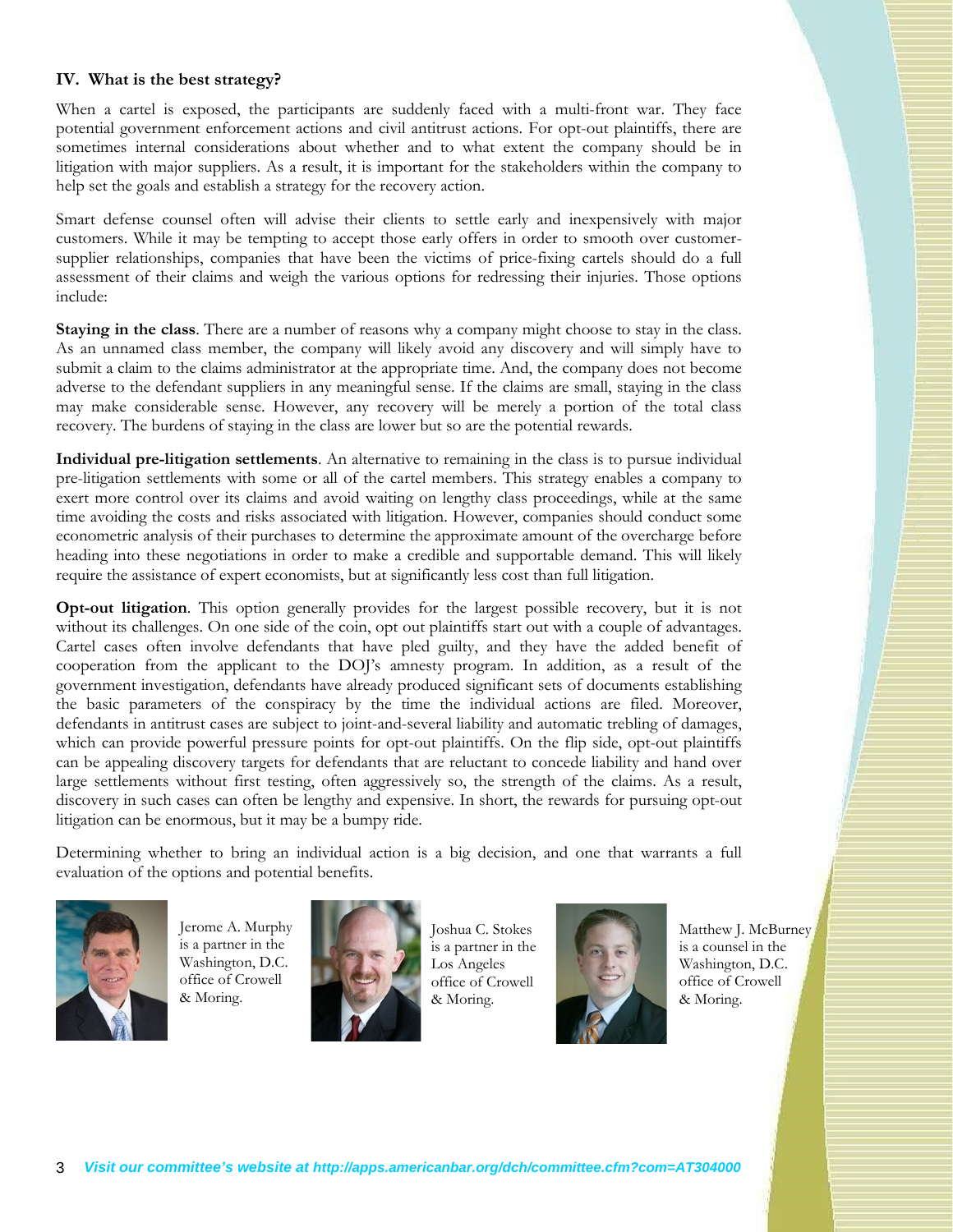# United States v. Bazaarvoice, Inc.: **What In-House Counsel Need to Know**

# James K. Nichols

Bazaarvoice is the market leader in the product ratings & review platform business. On June 12, 2012, Bazaarvoice acquired a competitor, PowerReviews. No Hart-Scott-Rodino pre-merger notification was required. But shortly after the deal closed, the Department of Justice started an investigation—and ultimately filed a lawsuit challenging the legality of the acquisition. The case went to trial, and in January 2014, the Court found that Bazaarvoice violated the Clayton Act by "purchasing its closest and only serious competitor, creating the likelihood of anticompetitive effect in the" ratings & review platform market.[1](#page-3-0) The Court ordered Bazaarvoice to divest the PowerReviews assets and license related intellectual property. Just under two years after acquiring PowerReviews for \$168.2 million, Bazaarvoice announced a definitive agreement to sell the company for \$30 million.

This article addresses the practical implications of the case: what can you learn from Bazaarvoice's experience that might help avoid a similar outcome for a future transaction? This is an increasingly important issue, because *Bazaarvoice* is just the most recent in a long string of DOJ and FTC challenges to mergers after closing—since 2008, there have been no fewer than eight litigated challenges.

### **The Investigation and Trial: Bazaarvoice was Defeated by its Own Documents**

The Bazaarvoice and PowerReviews internal documents made DOJ's burden of showing anticompetitive effects easy—and made it commensurately difficult for Bazaarvoice to rebut DOJ's case. Bazaarvoice's internal documents repeatedly stated that PowerReviews was its main—if not only—competitor. The competition was not friendly. Bazaarvoice documents took a warlike tone complete with military themes and graphics—and spoke of plans to destroy PowerReviews. Bazaarvoice implemented pricing guidelines aimed specifically at PowerReviews, and sought to "squeeze PowerReviews at every point." Phrases like "Let's crush these MFs" and "Take their top customers . . . take their data . . . Shake their confidence" were characteristic of Bazaarvoice's documented attitude toward PowerReviews before the merger. One Bazaarvoice executive put it this way: "The Bazaarvoice battleship . . . and its guns have kicked in and lead rain is starting to drop on PowerReviews." Bazaarvoice's competitive tactics were successful to a degree. Another executive wrote that there were "no major [customer] defections to [PowerReviews]" recently and that Bazaarvoice's competitive advantages "build defensive barriers to entry."[2](#page-3-1)

Both parties' internal documents from the start of negotiations identified anticompetitive reasons as the primary motivation for the transaction. Bazaarvoice's deal-related documents predicted "pricing accretion." Bazaarvoice indicated that it sought to acquire PowerReviews as a means of displacing it from major accounts that Bazaarvoice could not otherwise win. A Bazaarvoice executive wrote that buying PowerReviews "changes everything for our model . . . because 10-20% of price erosion will disappear . . . this is competitively HUGE." PowerReviews executives discussed the merger in similar terms, highlighting the absence of other competition and the anticipated establishment of a "monopoly in the market.["3](#page-3-2)

Not surprisingly, Bazaarvoice struggled at trial to present a different rationale for the acquisition. The Court was unpersuaded by Bazaarvoice's argument that the acquisition was necessary to achieve scale in a quickly commoditizing market, concluding that even if true, this rationale did not change the anticompetitive basis and likely effect of the merger—as shown by the companies' internal documents. The Court cited the substantial evidence in the record that Bazaarvoice made the acquisition to

"*Bazaarvoice* underscores the critical in-house counsel to know what internal documents say about issues in a contemplated transaction."

<span id="page-3-0"></span><sup>-</sup><sup>1</sup> *United States v. Bazaarvoice, Inc*., Case No. 13–cv–00133, , 2014 WL 203966, at \*76 (N.D. Cal. 2014).

<span id="page-3-1"></span><sup>2</sup> *Id.* at \*13-16.

<span id="page-3-2"></span><sup>3</sup> *Id.* at \*34.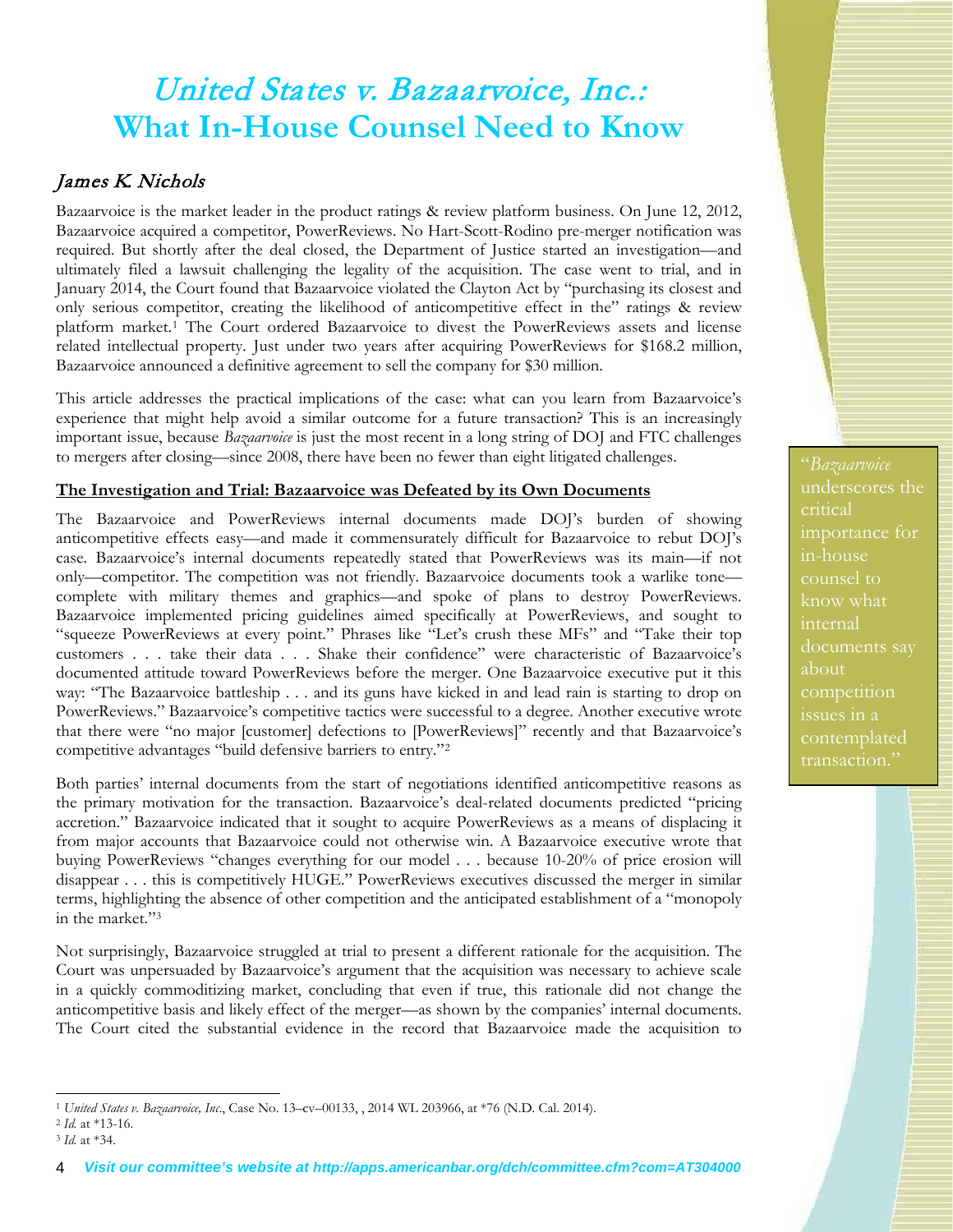consolidate its position, avoid competition, and buy time to develop new products.[4](#page-4-0) Based on these documents, the Court was persuaded that Bazaarvoice would likely succeed in consolidating a monopolist's, or near-monopolist's, position in the market, and that Bazaarvoice would certainly succeed in eliminating competition. Of course, other evidence—including expert testimony—also supported this finding.

The Court also rejected Bazaarvoice's attempt to rely on post-merger evidence as insufficient to overcome the persuasive value of internal documents that candidly reflected the views of the parties' officers and managers.

### **Don't be the Next Bazaarvoice: How to Avoid, Identify, and Address Antitrust Risk in Non-Reportable Transactions**

*Bazaarvoice* underscores the critical importance for in-house counsel to know what internal documents say about competition issues in a contemplated transaction. This is especially true in non-reportable transactions, because in-house counsel may be the only ones with the responsibility and opportunity to identify potential antitrust issues—and stop their company from becoming the next Bazaarvoice.

The Bazaarvoice case also offers important guidance about document creation, more generally. The internal documents obviously were harmful in the context of a merger challenge, but these documents could have been equally harmful in other contexts, such as defending a private lawsuit or a government investigation unrelated to the merger. For example, if PowerReviews had sued Bazaarvoice for anticompetitive conduct, Bazaarvoice's documents would have been a plaintiff's dream come true. Accordingly, the Bazaarvoice decision provides a valuable reminder on the importance of maintaining antitrust compliance measures.

### Minimizing Antitrust Risk

One lesson from the *Bazaarvoice* case is that preventing antitrust problems is preferable to dealing with them after they arise. Employees should understand that touting monopolies and talking about crushing competitors is not acceptable and that the consequences for doing so are very real and very undesirable. Furthermore, employees should have enough substantive grasp on the principles of antitrust law to know that there are many ways to deal with significant competitors—but eliminating the competitive threat by acquisition is often the wrong choice. Every company—no matter how small the company or how new and dynamic its market—needs an antitrust compliance program that educates its employees on the fundamentals of antitrust law and the risks of violating it.

## Identifying Antitrust Risk

No compliance program is perfect. Even if the company has a robust program in place, in-house counsel should take basic steps to identify potential antitrust risk in a contemplated transaction and make sure their company is not the next Bazaarvoice. One useful practice is to look at some of the documents that might be collected as potential 4(c) documents in an HSR filing, such as management presentations and other documents touching on competition, competitors, markets, market share, and growth, such as bid records or competitor analyses. The information that would confirm or allay concerns of an antitrust risk should become apparent quickly by focusing on the following issues:

#### (1) Is the other party a competitor?

-

If so, is it your company's main competitor? Do your company's documents identify other competitors? It was no secret at Bazaarvoice that PowerReviews was its number one competitor and that the acquisition would consolidate the new firm's position in the market to a probable monopoly. However, if the transaction at issue involves companies that do not compete head to head in any business line, then there it is probably safe to conclude that the transaction will not raise significant antitrust issues. If they do compete head to head, but there are at least three other significant

"Even if the company has a robust program house counsel should take identify potential a contemplated make sure their company is not the next Bazaarvoice."

<span id="page-4-0"></span><sup>4</sup> *Id.* at \*21. The Court's focus on Bazaarvoice's intentions is striking because the motive of the parties is not directly relevant to the applicable legal standard, which prohibits mergers whose *effect* "may be substantially to lessen competition, or to tend to create a monopoly"—even if the parties do not intend that result. 15 U.S.C. § 18.

<sup>5</sup> *Visit our committee's website at http://apps.americanbar.org/dch/committee.cfm?com=AT304000*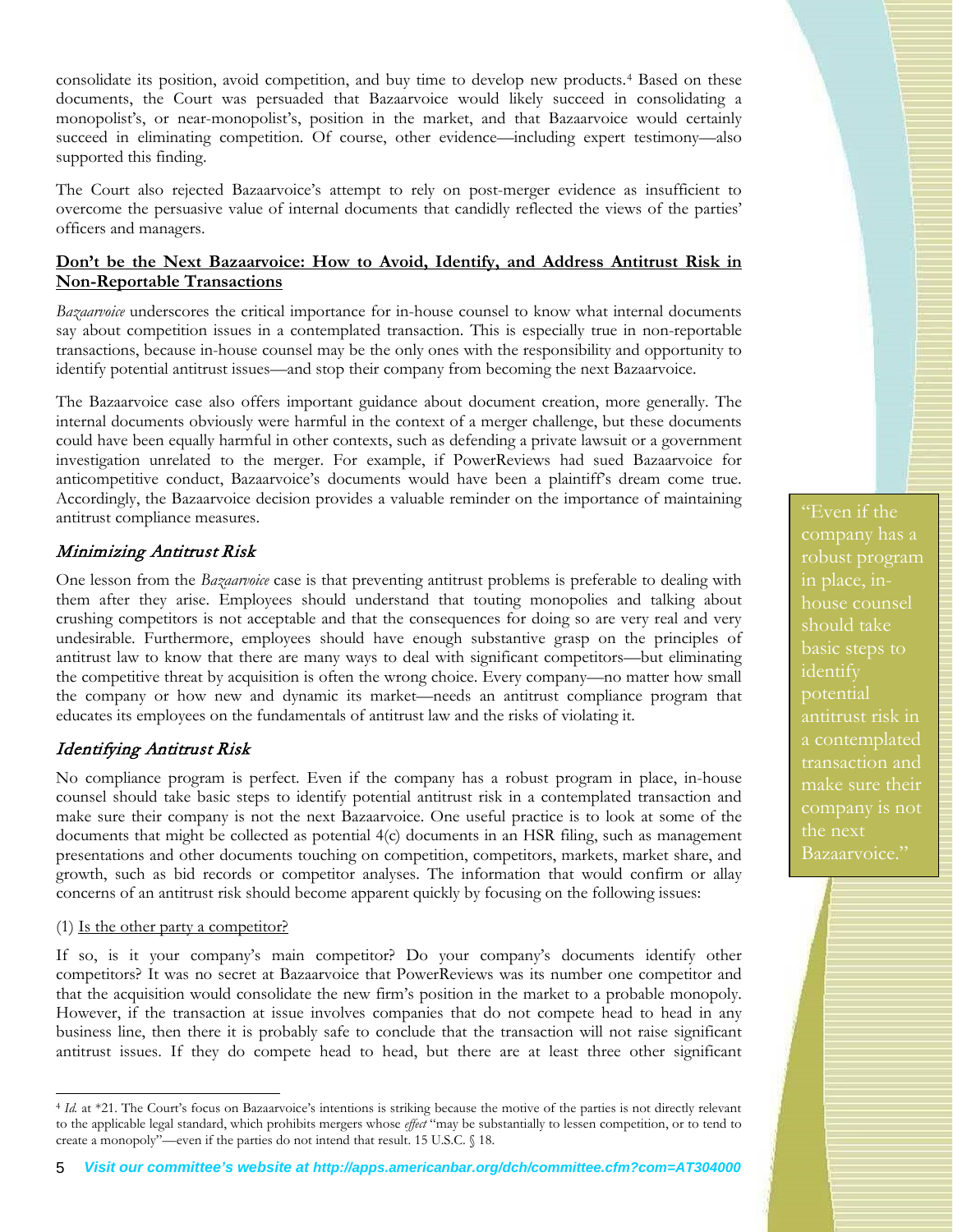competitors, then, depending on the relative market shares, there probably is not a substantive antitrust concern—but you should still proceed cautiously.

(2) Be alert for aggressive language.

Bazaarvoice learned the hard way that language like "dominate the market" or "crush the competition" is never helpful. But at the same time, one should not jump to conclusions based on hyperbole. Business people and investment bankers are inclined to puffery and drama. Thus, isolated incidents of aggressive language may be explained away, and monopolistic aspirations may be nothing but wishful thinking. If that is the case, be thankful that, in a nonreportable transaction, those documents need not be filed and explained to the FTC or DOJ. On the other hand, a pervasive and consistent theme that reflects an underlying competitive reality is cause for legitimate concern.

### (3) Consider what the agencies will see when they first learn of transaction.

Formal announcements are something that your company can—and should—review and control. But employees should also be instructed not to send informal announcements that suggest anticompetitive impacts. The email from a Bazaarvoice officer to a Facebook employee announcing that Bazaarvoice would acquire its "primary competitor" is a classic example of what employees should not write.

Headlines—whether business press or mainstream media—are outside your control, but DOJ and FTC are known to monitor the news for indications of anticompetitive conduct. If you have a sense of how the media might characterize the merger, you can anticipate whether it is likely to draw the attention of DOJ or FTC. Also, consider the parties' past experiences with DOJ and FTC. If a company has been investigated for anticompetitive conduct in the past, the agencies are likely to notice—and perhaps look more closely—when the company announces a merger.

Also consider how customers might react to the announcement. It may be a good idea to speak directly with customers to determine their reaction to the deal, and if the customer has legitimate antitrustrelated concerns, consider ways to address them.

### Addressing Antitrust Risk

If a proposed transaction does raise substantive antitrust risk, there are a number of things that can be done to address the risk, depending on the severity. If you have identified a serious antitrust risk though, it is advisable to consult with specialist antitrust counsel in determining exactly how to address the risk. These are some options that might be appropriate:

(1) Guide the formation of internal documents. If strident language in other documents suggests an antitrust concern that is not borne out by the facts, then you can address that in later documents that discuss competition in more factually accurate terms. For example, you might discover a presentation created early in the deal process that emphasizes an increase in market share from the merger. It might be fair for later documents to present the planned merger as a way for the firm to hold its own and compete effectively against growing competitors. If there is an investigation, this will ensure that the agency has the whole story on competition issues related to the transaction. And remember: in-house counsel should *always* vet board and management presentations for antitrust issues.

(2) Consider informal reporting. If you discover significant antitrust issues and an investigation seems inevitable, you may consider addressing it upfront if you have good reason to think that the investigation would be resolved quickly and in a manner acceptable to your client. Voluntary HSR filing is not allowed<sup>5</sup>—but nothing stops a company from informally notifying DOJ or FTC, in as much detail as the company desires, of a proposed transaction—though the agencies may not respond to, or even look at, such a notice. However, remember that informal reporting may be risky, and the best that can be hoped for is that such notice would prompt a brief investigation sooner rather than later, and that any issues could be resolved before closing.

"If you have identified a serious antitrust risk though, it is advisable to consult with specialist antitrust counsel in determining exactly how to address the risk."

<span id="page-5-0"></span><sup>-</sup><sup>5</sup> Voluntary HSR filing is frequently suggested as a solution to the problem of non-reportable transactions that are investigated or challenged after closing, but there is no indication that such filings will be allowed any time soon.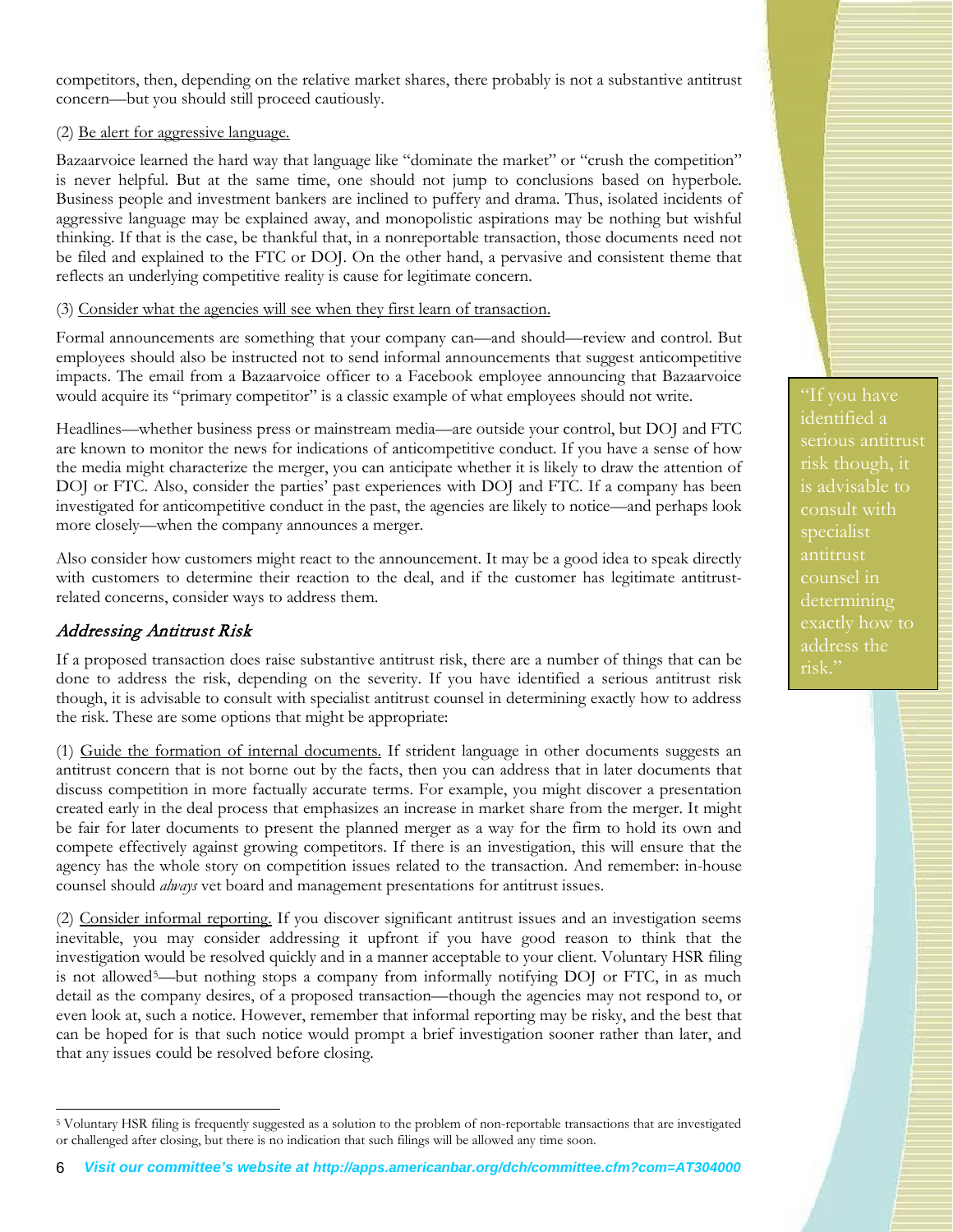(3) Consider feasible fixes to address antitrust concerns—including restructuring the transaction. If you discover antitrust concerns that cannot be explained away—as, for example, the misguided characterizations of an overly enthusiastic business person—then it is time to think about changing the transaction to avoid the antitrust issues. In *Bazaarvoice*, the companies were head-to-head competitors in their core business, so it is hard to imagine a way to restructure that deal to avoid competition issues. But other transactions might be amenable to restructuring. This could be as simple as finding another buyer for certain of the seller's assets or business lines, or it could involve more complex intellectual property licensing arrangements. It is useful to imagine the likely remedies that DOJ or FTC would seek, and consider whether something like that could be built into the transaction. If the antitrust risk is significant, restructuring the deal to avoid a problematic element may be well worth the time and cost.

(4) Negotiate allocation of antitrust risk. If an investigation and litigation are possibilities, try to retain as much control as possible over the decisions that would escalate the process. Committing to a hellor-high-water clause that requires litigation to the bitter end would deprive the buyer of the ability to walk away and cut costs even if defeat seems certain. On the other hand, the other party may exact a price for ceding any control over the process or allowing the buyer to walk away at any time it chooses.

Remember that the risk of an antitrust investigation is not over when the transaction closes. Unfortunately, there is very little that the new firm can do after closing to help its case in an investigation—but plenty that can certainly hurt. In *Bazaarvoice*, the Court gave little weight to posttransaction conduct—e.g., price cuts for certain customers—because such conduct could be manipulated. On the other hand, post-closing challenges in other cases were prompted at least in part by massive post-closing price increases. The one exception to the value of post-closing evidence would be if the transaction results in demonstrable efficiencies that are not subject to manipulation—for instance an actual reduction in the marginal cost of a product. Integrating the companies may reveal the efficiencies and be a useful persuasive tool if there is a challenge or investigation.

### **Conclusion**

Remember these three lessons from the *Bazaarvoice* case and prevent your company from being the next to face a post-closing challenge to an acquisition:

(1) **Prevention goes further than cure.** Officers and employees should know that anticompetitive transactions (merging to monopoly) are illegal (and can potentially result in costly investigations and litigation).

(2) **Know your documents.** In-house counsel need to spot the warning signs in the company's internal documents to avoid the massive cost of an investigation and litigation.

(3) **Don't underestimate the risk of antitrust scrutiny.** Transactions that do not require HSR notification can still raise antitrust concerns, and the DOJ and FTC will investigate and litigate if necessary. Do not make the mistake of thinking that your industry is too new and dynamic, or your transaction too small, to raise antitrust concerns.



James K. Nichols is an associate in the Minneapolis office of Dorsey & Whitney LLP. He thanks his colleagues Michael Lindsay and Erik Ruda for their comments on this piece.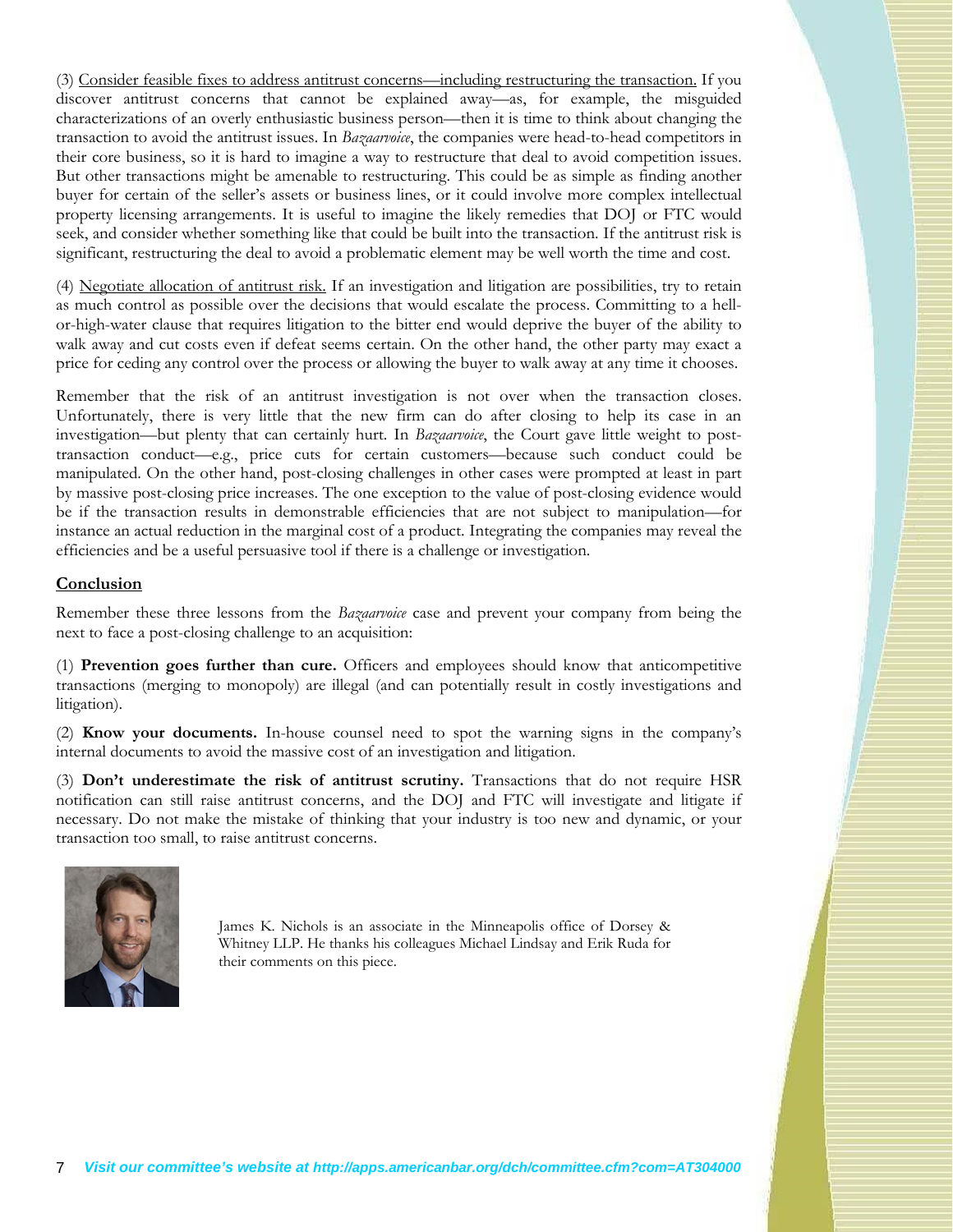# **Key Takeaways from Recent Merger Enforcement Trends**

## W. Joseph Price

Summer provides a good opportunity to reflect on merger enforcement actions of the Department of Justice, Antitrust Division ("DOJ") and Federal Trade Commission, Bureau of Competition ("FTC") within the last year. This article highlights some notable trends among recent transactions, and summarizes some of the key data points from the agencies' HSR Annual Report released in May.

### **Agency Statistics & Deal Flow**

The FTC and the DOJ recently issued the Hart-Scott-Rodino Annual Report for Fiscal Year 2013 (October 2012 through September 2013), which provides interesting data regarding merger activity involving the agencies.[6](#page-7-0) Although the report generally excludes information about non-reportable transactions, it helpfully provides a broad indication of how many investigations and enforcement actions the agencies engaged, Second Requests issued, and transactions reported to the agencies:

- 1,326 transactions were reported to the antitrust agencies, a 7.2 percent decrease from the 1,429 transactions reported in FY 2012.
- Less than 20 percent of reported transactions (217 cases) warranted further inquiry; the remaining transactions either received early termination or were allowed to close at the expiration of the 30 day waiting period (or 15 days for a cash tender offer or bankruptcy sale)).
- Second Requests were issued in less than five percent of reported transactions (47 cases), with more than half occurring in transactions valued at \$500 million or above.
- A total of 38 merger enforcement actions occurred during fiscal year 2013.

Additionally, deal flow trends can be an important factor in whether and how a transaction will trigger an investigation. As an example, an acquisition in an industry "deeply embroiled in merger mania" (such as telecommunications) will be reviewed by the agencies in the context of other recent and pending transactions in the broader industry sector.

## **Factors Impacting Agency Timing**

Timing is critical in mergers and unanticipated delays can threaten the viability of a transaction and trigger costly provisions in the acquisition/merger agreement. As a general matter, the average investigation will delay a closing by approximately six to seven months, but the length of any investigation depends on several case-specific circumstances, including the parties' responsiveness and the complexity of the issues. Additionally, as highlighted in two recent merger challenges, consummation of the merger and involvement of other agencies also can lengthen the process.

*Heraeus Electro-Nite/Midwest Instrument*. DOJ conducted a post-consummation investigation of Heraeus Electro-Nite Co.'s 2012 acquisition of Midwest Instrument Co., its former competitor in the market for devices used in steelmaking, before requiring the divestment of certain assets to another steel company. The structural settlement the parties reached with DOJ might be considered routine, but Heraeus acquired Minco in September 2012 and the settlement was not announced until January 2014[.7](#page-7-1)

*GenCorp Inc./United Technologies Corp*. FTC conducted an 11-month investigation into GenCorp's proposed acquisition of Pratt & Whitney Rocketdyne from United Technologies, before allowing the

FTC continued on an aggressive trend, and the agencies appear confidence with recent wins in and out of court."

<span id="page-7-0"></span><sup>-</sup><sup>6</sup> U.S. Dep't of Justice and the Fed. Trade Comm'n, *Hart-Scott-Rodino Annual Report, Fiscal Year 2013, Section 7A of the Clayton Act, 15 U.S.C. 18a (The Hart-Scott-Rodino Antitrust Improvements Act of 1976)*, *available at* [http://www.ftc.gov/reports/federal-](http://www.ftc.gov/reports/federal-trade-commission-bureau-competition-department-justice-antitrust-division-hart-sco-3)

<span id="page-7-1"></span>[trade-commission-bureau-competition-department-justice-antitrust-division-hart-sco-3.](http://www.ftc.gov/reports/federal-trade-commission-bureau-competition-department-justice-antitrust-division-hart-sco-3) 7 Dep't of Justice, Office of Public Affairs, *Justice Department Requires Heraeus Electro-Nite LLC to Divest Assets Acquired from Midwest Instrument Company Inc. to Keystone Sensors LLC* (Jan. 2, 2014), *available at* [http://www.justice.gov/opa/pr/2014/January/14-at-001.html.](http://www.justice.gov/opa/pr/2014/January/14-at-001.html)

<sup>8</sup> *Visit our committee's website at http://apps.americanbar.org/dch/committee.cfm?com=AT304000*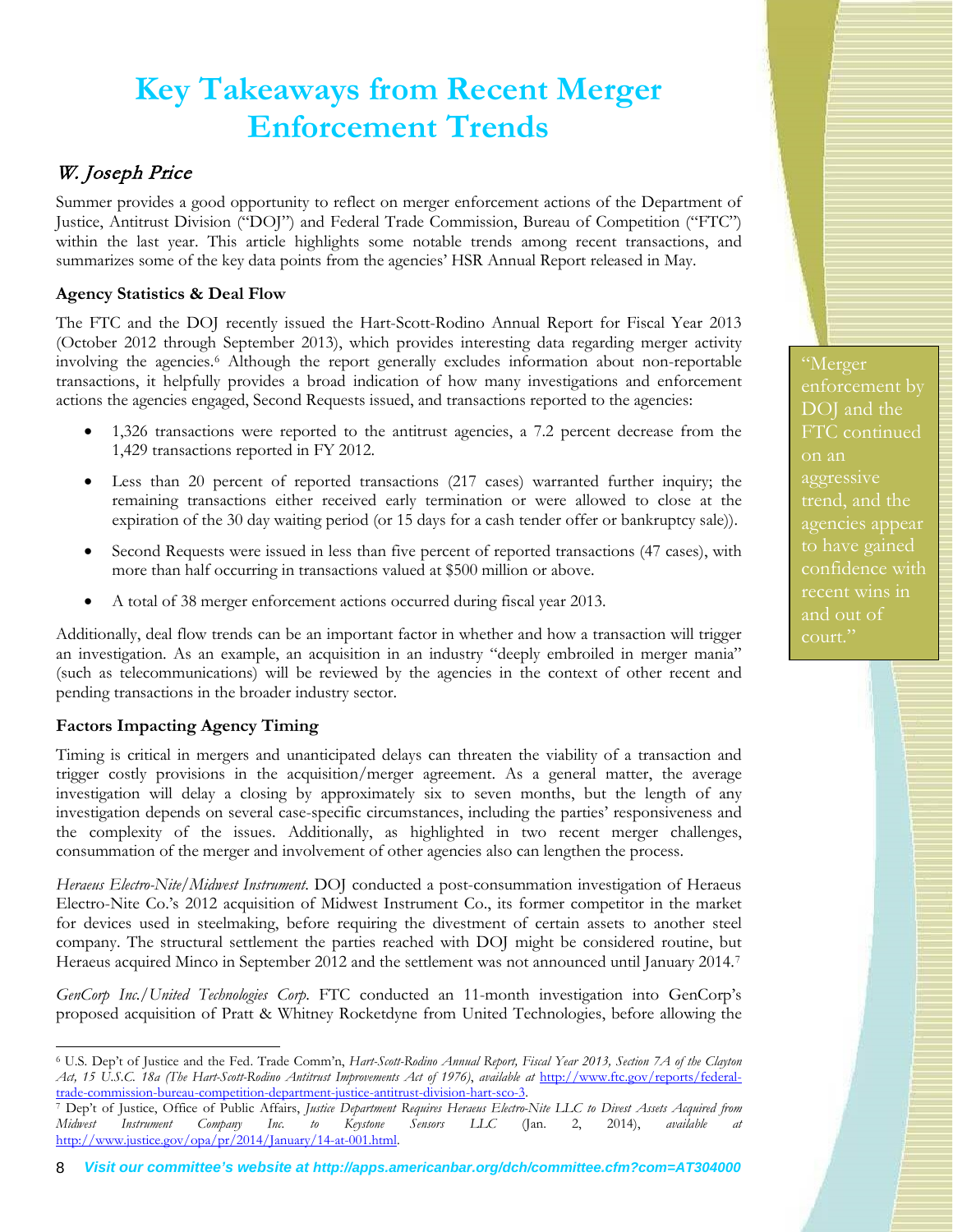transaction to close.[8](#page-8-0) The investigation, which involved input from the Department of Defense, provides a good example of how other governmental agencies can impact timing. Similar extended periods occur often in regulated industries.

### **Agencies' Increased Confidence from Notable Litigation Wins**

Merger enforcement by DOJ and the FTC continued on an aggressive trend, and the agencies appear to have gained confidence with recent wins in and out of court. After years without litigating a merger case in the early 2000s, DOJ had a second significant win. The FTC had a number of wins in a busy year, including a rare, partial reversal of one of its Administrative Law Judge's decisions that likely is positive for the agency in the long run. Notable wins include:

*ProMedica/St. Luke's*. ProMedica Health Systems and St. Luke's Hospital closed on their merger in September 2010, resulting in the combination of two of the four hospital systems in Lucas County, Ohio. A few months later, the FTC challenged the merger, arguing that the combination gave ProMedica approximately 60 percent market share for general acute-care services and slightly more than 80 percent market share for inpatient obstetrical services. After a lengthy litigation through the FTC administrative law process, the Commission ordered divestment of St. Luke's hospital. On appeal, the Sixth Circuit affirmed the FTC's decision and divestiture order, handing the agency a solid victory.

- The Sixth Circuit's opinion cited the parties' own documents and testimony as evidence that the merger could result in rate increases, cuts to services and a better ability to negotiate for higher rates from insurers. In view of such documents, the court observed that the "Commission's best witnesses were the merging parties themselves."[9](#page-8-1)
- The agencies may give little credence to "weakened competitor" or "failing firm" arguments after the Sixth Circuit accepted the FTC's refusal to do so in this case and characterized the argument as the "Hail-Mary pass of presumptively doomed mergers."[10](#page-8-2)

*St. Luke's/Saltzer*. St. Luke's Health System Ltd.'s acquisition of Saltzer Medical Group PA, a 44-doctor physician practice group that had been Idaho's largest independent multispecialty group, led to a number of challenges. Competitor hospitals challenged the deal immediately, and then six months after the transaction closed, the FTC and Idaho's attorney general filed suit, seeking to unwind it. Following a bench trial, the U.S. District Court for Idaho agreed with the FTC and ordered St. Luke's to fully divest itself of Saltzer's physicians and assets. This is the FTC's first win since enactment of the Affordable Care Act, and serves as another reminder that the agency aggressively pursues potential concerns about cost increases in the health care industry, regardless of transaction size and HSR reportability obligations, and regardless of the potential improvements to treatment quality.

*Bazaarvoice/PowerReviews*. DOJ sued to block Bazaarvoice's acquisition of PowerReviews soon after the deal closed (the transaction was not reportable under HSR), and won. DOJ's trial victory is only the second litigated opinion applying the 2010 Guidelines framework (the DOJ's 2011 win in H&R Block/TaxAct is the first), and the decision gives DOJ more authority to rely on the Guidelines in seeking concessions from parties both in settlement discussions and in court.

### **The Ongoing Significance of Maverick Firms**

Defined in the Horizontal Merger Guidelines as "a firm that plays a disruptive role in the market to the benefit of customers," maverick firms continue to stimulate particular concerns when they are the target of a potential transaction.<sup>[11](#page-8-3)</sup> Debate continues about specific theories, but a merger in a concentrated market that includes a firm with characteristics of a maverick in pricing or operations will a concentrated market that includes a firm with characteristics of a maverick operations will increase the difficulty level through the agencies."

<span id="page-8-0"></span><sup>-</sup>8 Press Release, Fed. Trade Comm'n, *FTC Closes its Investigation into GenCorp's Proposed Purchase of Pratt & Whitney Rocketdyne* (June 10, 2013), *available at* [http://www.ftc.gov/news-events/press-releases/2013/06/ftc-closes-its-investigation-gencorps-](http://www.ftc.gov/news-events/press-releases/2013/06/ftc-closes-its-investigation-gencorps-proposed-purchase-pratt)

<span id="page-8-1"></span>[proposed-purchase-pratt.](http://www.ftc.gov/news-events/press-releases/2013/06/ftc-closes-its-investigation-gencorps-proposed-purchase-pratt) 9 *ProMedica Health System, Inc. v. F.T.C.*, 2014 WL 1584835, \*12 (6th Cir. Apr. 22, 2014). <sup>10</sup> *Id.* at \*13

<span id="page-8-3"></span><span id="page-8-2"></span><sup>11</sup> U.S. Dep't of Justice and the Fed. Trade Comm'n, *Horizontal Merger Guidelines*, at § 2.1.5 (Aug. 19, 2010).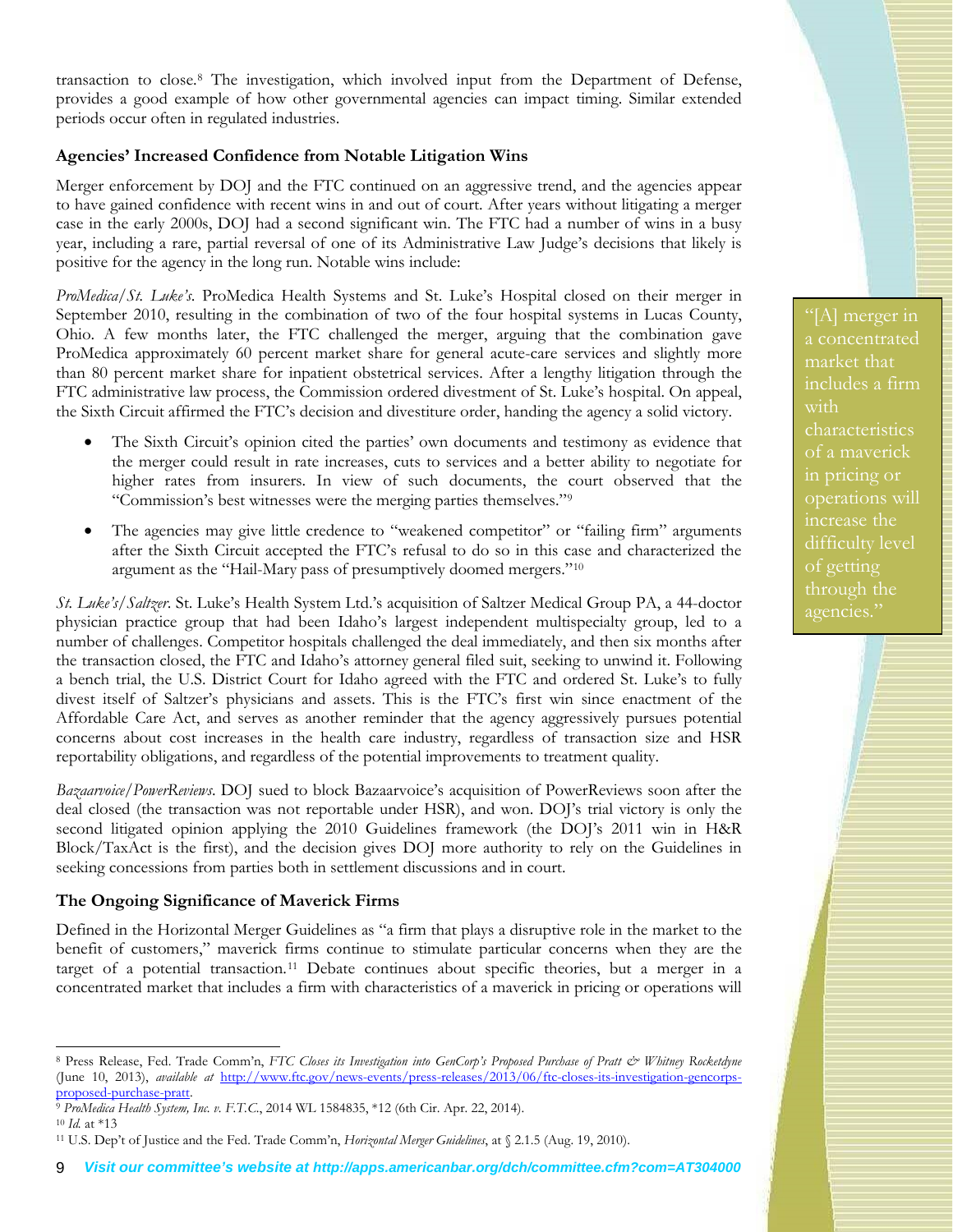increase the difficultly level of getting through the agencies. For example, the potential loss of a maverick competitor factored into the agencies' decisions in the following two recent transactions:

*American/US Airways*. In August 2013, DOJ and six state attorneys general filed a suit to block the proposed \$11 billion merger between US Airways Group and American Airlines' parent corporation, AMR Corp. DOJ's complaint characterized US Airways as a "maverick," and DOJ highlighted in particular the US Airways Advantage Fares program, which offered one-stop flights on certain routes that undercut fares offered by other non-stop carriers: "Advantage Fares have proven highly disruptive to the industry's overall coordinated pricing dynamic."

*Anheuser-Busch InBev/Grupo Modelo*. In January 2013, the DOJ sued to enjoin the combination of Anheuser-Busch InBev SA/NV and Grupo Modelo S.A.B. de C.V. The transaction ultimately went forward when the parties agreed, among other things, to divest Modelo's entire U.S. business to Constellation Brands Inc. The potential of a maverick in the market was highly relevant:

- Key concerns were maverick firm characteristics that included both pricing and operational elements. Modelo's aggressively marketed products and expanding production capacity included a strategically placed new brewing facility that likely increased both its ability and its incentive to disrupt any price coordination among competitors.
- Grupo Modelo had the characteristics of a maverick firm, but not necessarily because of lower prices alone. Modelo's Corona brand, for example, likely forced AB InBev and MillerCoors to compete in ways they might not have otherwise, other than on price.

### **Vertical Transactions are Not Immune from Enforcement**

Vertical acquisitions are in the minority of cases brought by the agencies. However, the FTC's recent challenge to the vertical transaction between General Electric Company and Avio S.p.A. serves as an important reminder that these cases are still subject to investigation and challenge.

*General Electric Company/Avio S.p.A.* In December, General Electric sought to acquire the Italian aerospace company Avio S.p.A., a long-time partner in its jet engine business, for \$4.3 billion. The FTC challenged the acquisition because of concerns that it would interfere with the development of an engine component designed for rival aircraft engine manufacturer Pratt & Whitney.[12](#page-9-0) Key takeaways:

- Although it is not always the case, competitor input can be valuable to the agencies, particularly in vertical mergers. Here, Pratt & Whitney had no viable alternatives to Avio for development of a key part for an Airbus engine – a fact that had to be established.
- The remedy was behavioral. It builds on a commercial agreement GE, Avio, and Pratt & Whitney recently negotiated, as well as Pratt & Whitney's original contract with Avio, and also includes a firewall to prevent GE from accessing Pratt & Whitney's proprietary information.



W. Joseph Price is a special counsel in the Washington, D.C. office of Kelley Drye & Warren LLP.

<span id="page-9-0"></span><sup>-</sup><sup>12</sup> Press Release, Fed. Trade Comm'n, *General Electric Agrees to Settlement with FTC That Allows the Purchase of Avio's Aviation Business* (July 19, 2013), *available at* [http://www.ftc.gov/news-events/press-releases/2013/07/general-electric-agrees](http://www.ftc.gov/news-events/press-releases/2013/07/general-electric-agrees-settlement-ftc-allows-purchase-avio%E2%80%99s)[settlement-ftc-allows-purchase-avio%E2%80%99s.](http://www.ftc.gov/news-events/press-releases/2013/07/general-electric-agrees-settlement-ftc-allows-purchase-avio%E2%80%99s)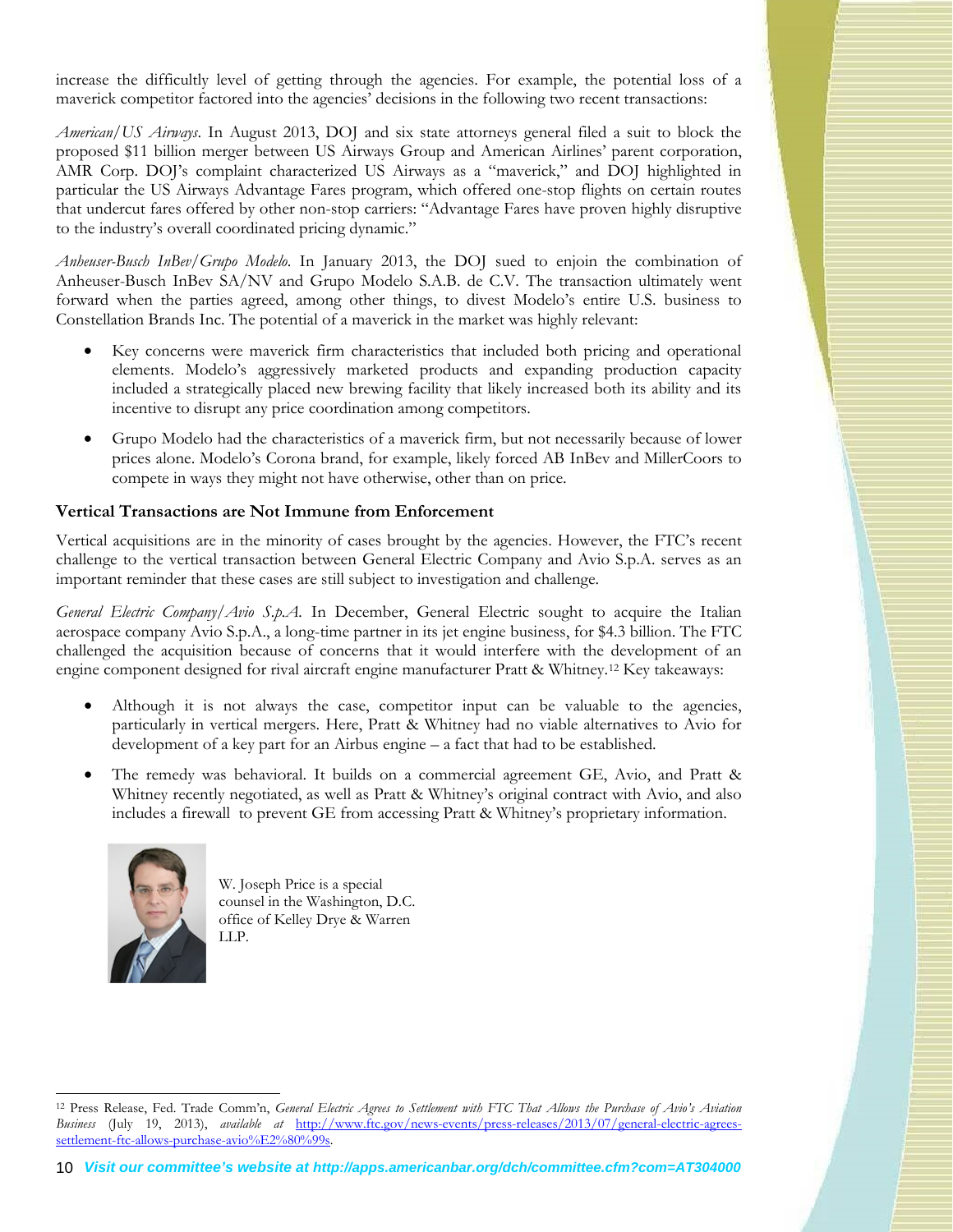# Motorola Mobility LLC v. AU Optronics Corp.**: Seventh Circuit Limits Foreign Reach of U.S. Antitrust Laws**

*A team of attorneys from Reed Smith LLP presented the May Monthly Update for In-House Counsel on Antitrust Developments. The following is a short article summarizing one of the recent developments discussed during their program.*

## Gavin Eastgate, Michelle Mantine, Will Sheridan, and Conor Shaffer

On March 27, 2014, the Seventh Circuit handed down a decision authored by Judge Posner that could significantly limit U.S. antitrust law's reach to defendants conducting business abroad. In *Motorola Mobility LLC v. AU Optronics Corp*., No. 14-8003, 2014 WL 1243797 (7th Cir. Mar. 28, 2014), a Seventh Circuit panel narrowly construed the Foreign Trade Antitrust Improvements Act's (FTAIA's) domestic effects exception, holding that the FTAIA barred Motorola's price-fixing claims based on its foreign affiliates' overseas purchases of liquid crystal display (LCD) panels that were incorporated into cell phones abroad and sold in the United States.

This article sets forth a brief summary of the FTAIA followed by a closer look at the Seventh Circuit's decision in *Motorola* and its potential impact on the interpretation of the Sherman Act and the FTAIA.

### **What is the FTAIA?**

The FTAIA, enacted in 1982, generally makes the Sherman Act inapplicable to foreign anticompetitive conduct unless certain exceptions are satisfied. One of those exceptions, the "domestic injury" or "domestic effects" exception, allows for the application of U.S. antitrust law if the conduct at issue (1) "has a direct, substantial, and reasonably foreseeable effect" on U.S. commerce, and (2) "such effect gives rise" to the plaintiff's claim.

Courts are split on what constitutes a "direct" effect under the FTAIA. The Ninth Circuit has considered an effect "direct" if it followed as an "immediate consequence" of the anti-competitive conduct, meaning "without deviation or interruption." Before *Motorola*, the Seventh Circuit had adopted a broader interpretation of directness, holding that anti-competitive conduct that occurs abroad must have only a "reasonably proximate causal nexus" with the alleged U.S. domestic effects of that conduct in order to be direct. In *Motorola*, the Seventh Circuit takes a more pragmatic approach to the FTAIA's application discussed below.

### **The Seventh Circuit's Decision in** Motorola

In 2009, Motorola brought antitrust claims against major LCD manufacturers for allegedly fixing the prices of LCD panels used as a component in Motorola's mobile phones. The district court dismissed a substantial majority of Motorola's claims, and Motorola appealed to the Seventh Circuit. The Seventh Circuit panel affirmed the district court's decision, finding that nearly all of Motorola's purchases fell beyond the scope of U.S. antitrust scrutiny.

Specifically, Motorola sought to recover for three categories of purchases: (1) LCD panels imported into the United States (1 percent of purchases), (2) LCD panels purchased outside the United States by Motorola's foreign subsidiaries that were used as inputs in finished products that Motorola later imported into the United States (42 percent of purchases), and (3) LCD panels purchased outside the United States that were used as components in finished products that were sold outside the United States (57 percent of purchases).

Consistent with the district court's opinion, the Seventh Circuit held that the FTAIA barred the second and third categories of claims, leaving Motorola with only one percent of its claimed purchases of LCD panels. The court summarily dispensed with the "frivolous" category of claims (the third category) seeking damages based on panels incorporated into cellphones sold in foreign countries because those panels never entered the United States.

11 *Visit our committee's website at http://apps.americanbar.org/dch/committee.cfm?com=AT304000*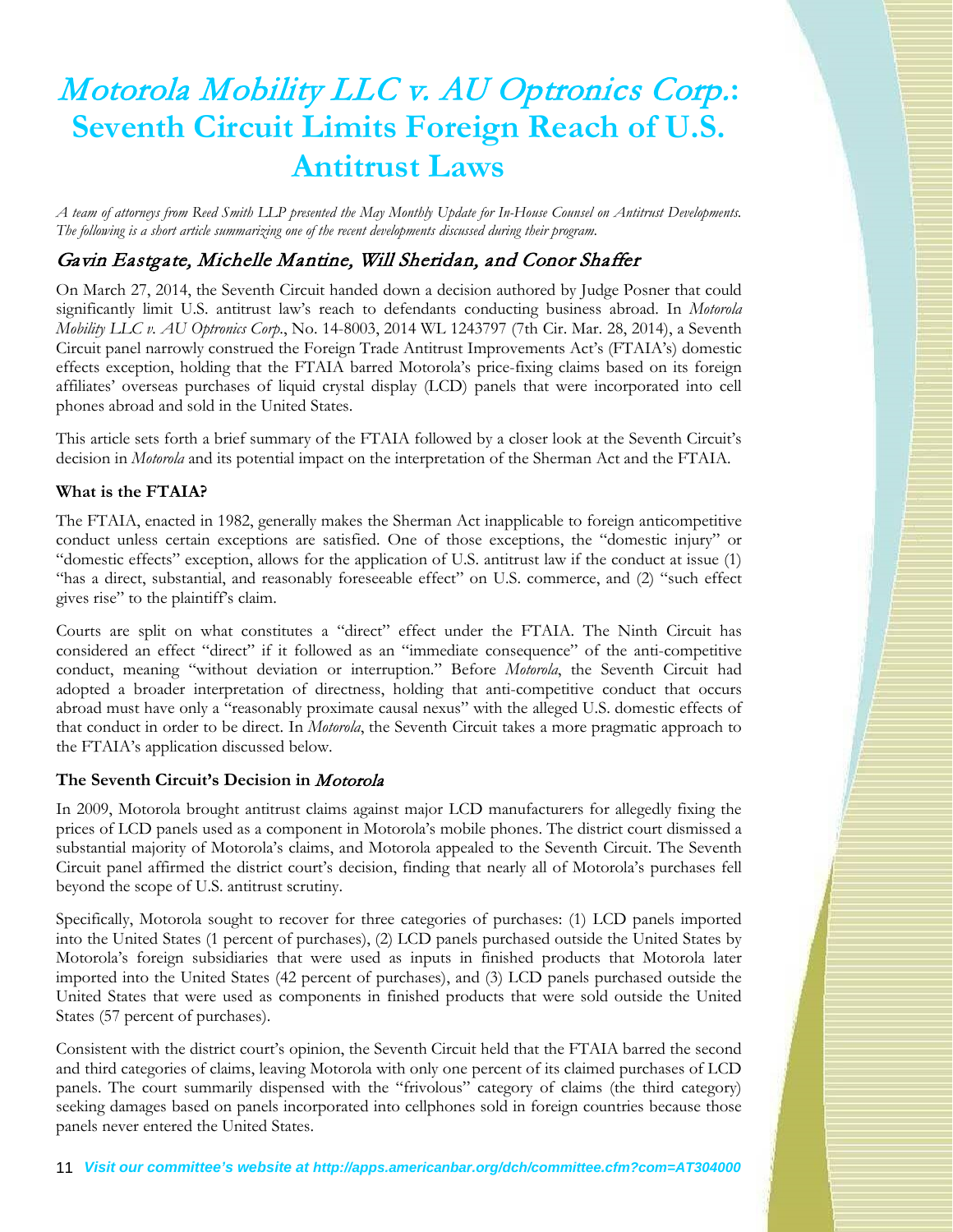The court's finding as to the second category—that the panels purchased abroad by Motorola's foreign subsidiaries and then incorporated into phones sold in the United States, did not meet the requirements of the domestic effects exception to the FTAIA—has created significant controversy. While acknowledging that there was "doubtless some effect" the defendants could have foreseen on U.S. trade, the court concluded that the effect on U.S. commerce was too remote, as the "effect of component price fixing on the price of the product of which it is a component is indirect."

The court also held that this category of purchases failed the other prong of the domestic effects exception to the FTAIA—that the effect on U.S. commerce "give rise" to the plaintiff's antitrust claim. The court concluded that Motorola's claim was based "on the effect of the alleged price fixing on Motorola's foreign subsidiaries"—subsidiaries that could seek their own remedies in the countries in which they operate, and if those countries do not offer adequate remedies, that was a risk Motorola, as the parent company, knowingly and voluntarily assumed.

The court expressed particular concern with the practical implications of Motorola's expansive interpretation of the domestic effects exception, which would, according to the court, "enormously increase the global reach of the Sherman Act, creating friction with many foreign countries and resentment at the apparent effort of the United States to act as the world's competition police officer"—a primary concern of the FTAIA.

### **The Potential Impact of** Motorola

The Seventh Circuit's limited view of the domestic effects exception to the FTAIA could have substantial impact on future civil and criminal cases alleging price fixing of component parts in foreign markets, a growing area of litigation activity. As the Seventh Circuit noted, "[n]othing is more common nowadays than for products imported to the United States to include components that the producers had bought from foreign manufacturers."

Undoubtedly, there will be more developments in this area of the law. Both the U.S. Department of Justice and the Federal Trade Commission have already weighed in on the *Motorola* decision, urging the Seventh Circuit to rehear the case *en banc* because they claim it threatens the government's enforcement efforts related to foreign cartels.

Although *Motorola* is likely to be a key precedent cited by counsel defending businesses and their executives against foreign-based civil and criminal cartel allegations, the opinion could raise some concern for in-house counsel of companies with supply chains or subsidiaries abroad. The U.S. antitrust laws may not protect companies that participate in foreign markets from anticompetitive conduct that takes place abroad, and foreign competition laws are often much less strict. According to the Seventh Circuit, that may be the case even if the anticompetitive actor knows that a final product will be eventually sold in the United States.



Gavin Eastgate is a partner in the Pittsburgh office of Reed Smith LLP.



Michelle Mantine is an associate in the Pittsburgh office of Reed Smith LLP.



Conor Shaffer is an associate in the Pittsburgh office of Reed Smith LLP.



William Sheridan is an associate in the Pittsburgh office of Reed Smith LLP.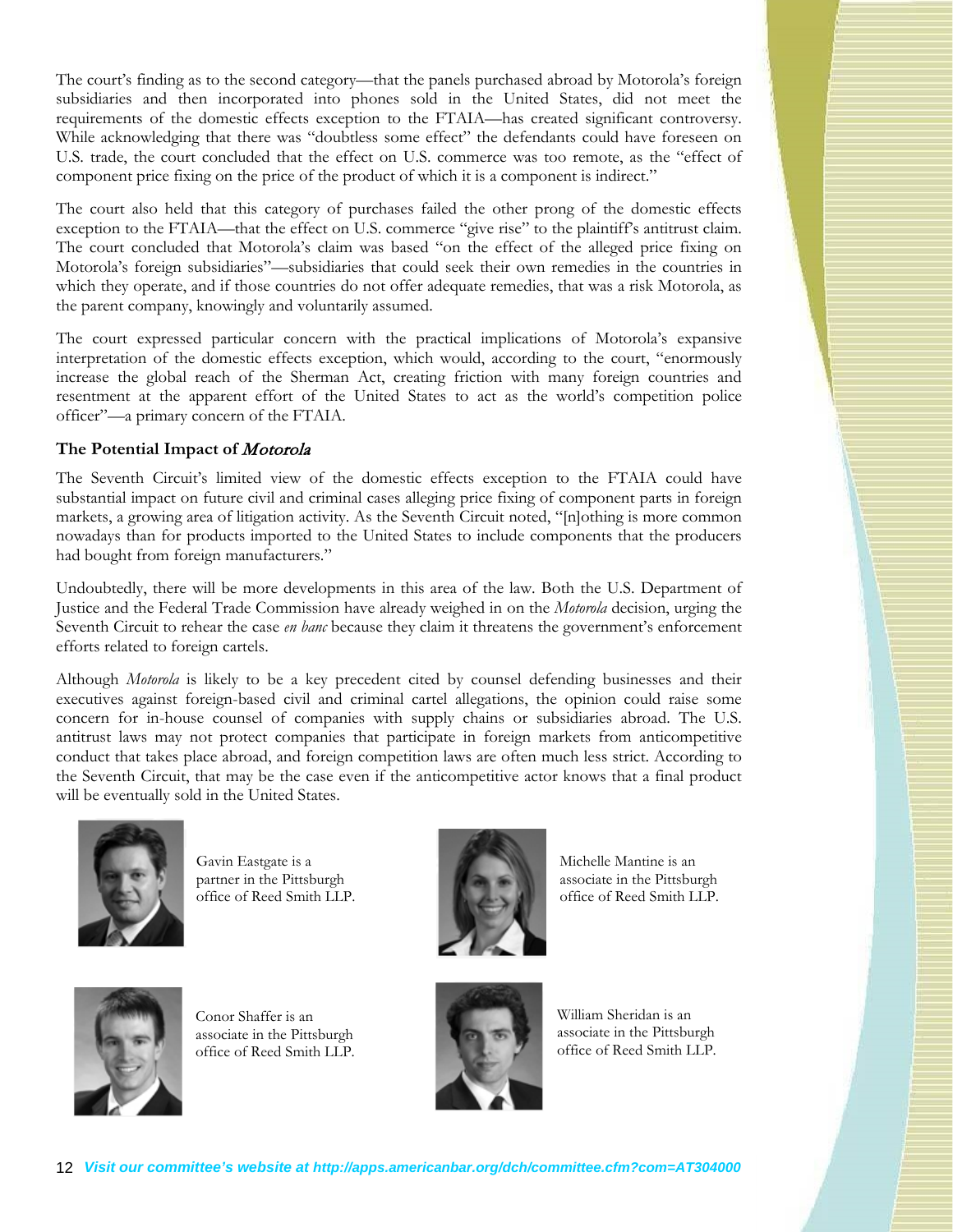# Patent Troll Bill Fails in Senate, However the House Refuses to Give Up

*A team of attorneys from Morgan, Lewis & Bockius LLP presented the June Monthly Update for In-House Counsel on Antitrust Developments. The following are short articles summarizing two of the recent developments discussed during their program.*

## Will Tom and R. J. Carey

Patent Assertion Entities (PAEs)—often derided as "patent trolls"—are companies that acquire patents and obtain licensing revenue by threatening infringement litigation. Advocates of patent litigation reform claim PAEs are stifling innovation and extorting companies through deceptive practices. Defenders of PAEs assert that they serve a useful function by acting as a secondary market for inventors ill-equipped to monetize their patents.

Congressional legislation intended to discourage frivolous patent litigation by PAEs has come up short, however. On December 5, 2013, the U.S. House of Representatives overwhelmingly passed the Innovation Act, with White House support, to address the PAE behavior viewed as most egregious. The Senate companion bill, the Patent Transparency and Improvements Act, was a more comprehensive effort aimed at stopping PAE tactics through a variety of means, including requiring greater transparency on patent ownership and a "fee-shifting" provision that would require losing parties to pay their adversaries' legal fees. The content of the bill was the subject of repeated and difficult negotiations, including over the fee-shifting provision. On this subject, the U.S. Supreme Court recently issued two decisions relaxing fee-shifting rules in the Federal Circuit, *Octane Fitness v. Icon Health* and *Highmark, Inc. v. Allcare*.

Although the disputes had seemingly been resolved earlier this month, Senate Judiciary Committee Chairman Patrick Leahy (D-VT) cited a lack of consensus and pulled the bill from the Senate agenda on May 21. He expressed concerns that the bill had the potential to cause "severe unintended consequences" for those holding legitimate patents. The biotechnology industry, pharmaceutical companies, and universities have all previously expressed similar concerns. Additionally, the Supreme Court rulings may have reduced the urgent call for Congressional reform.

The House, however, is working on narrower legislation targeted at reducing deceptive patent demand letters by requiring them to include more information, while also giving the FTC more authority to levy fines on letters that make fraudulent claims. Such legislation is designed to deal with the problem of mass mailings of demand letters to small businesses who could be induced to pay licensing fees simply because they are too small to investigate the infringement claims or defend against them. While Congress may well pass the narrowly tailored bills later this year, with the Patent Transparency and Improvements Act off the table and an upcoming election, major legislative efforts are unlikely to come to fruition anytime soon.

Pending action by Congress, the Federal Trade Commission (FTC) will be conducting a study examining the costs and benefits of PAEs on competition, consumers, and innovation. The study would require selected PAEs to disclose detailed information dating back to 2009 on corporate structure and patent acquisition and valuation. It will proceed in two phases, the first a broad inquiry into the PAE business model, and the second a deeper dive into how the activities of PAEs have affected the wireless communications industry.



Willard Tom is a partner in the Washington, D.C. office of Morgan, Lewis & Bockius.



R.J. Carey is an associate in the Washington, D.C. office of Morgan, Lewis & Bockius.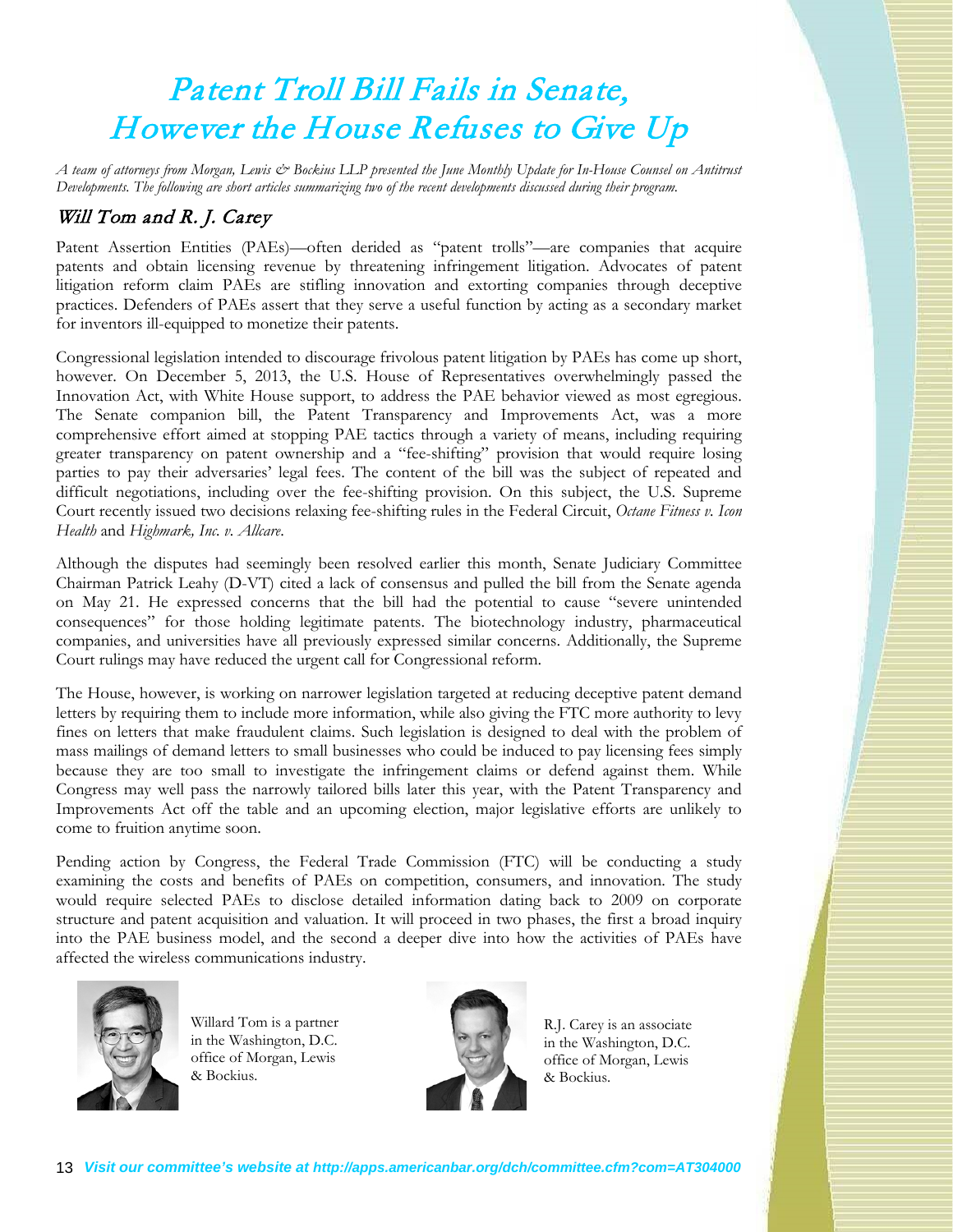# European Commission Publishes Annual Report on Competition Policy

## Eva Rayle and Michael Masling

On May 6, 2014, the European Commission ("Commission") published its annual report on competition policy to the European Parliament, the Council, the European Economic and Social Committee and the Committee of the regions for the year 2013 ("Report"). The Report lays out the Commission's enforcement activities to promote competition in the European Union. For a competition law practitioner, the developments in the area of the Commission's cartel and merger control enforcement actions are of particular interest.

### **Cartel Enforcement**

Cartel enforcement actions remain a top priority on the Commission's agenda. In 2013, the Commission concluded four cartel investigations issuing total fines of about €1.88 billion. These decisions include: (1) the first ever agreed fine in the auto part sector against five manufacturers of automotive wire harnesses (about €141 million); (2) a €28 million fine against four shrimp manufacturers; and (3)  $\epsilon$ 1.7 billion in agreed fines against several financial institutions for their participation in cartels relating to interest rates derivatives denominated in Euro and Japanese Yen. As not all the financial institution parties have agreed to settle with the Commission, those proceedings will continue, and the Commission issued a statement of objections against three banks in May 2014.

Although three of the four Commission cartel proceedings have been concluded by a negotiated fine, the Commission will not enter into settlements "at any costs." For example, the settlement discussions in the smart card chip case ended without agreement.

According to the Commission, companies rely heavily on leniency applications. The Commission reported that it received on average two leniency applications per month during 2013.

The Commission's emphasis on cartel enforcement has continued in the first five months of 2014. In that short period, the Commission issued fines of about  $\epsilon$ 1.4 billion in four investigations.

### **Merger Control**

With respect to merger control enforcement, the Commission handled 300 notifications in 2013. The Commission cleared 252 in the first phase, *i.e.*, within 25 days upon the formal submission of the filing without requiring any commitments (166 cases concerned the simplified, 86 concerned the nonsimplified procedure); rendered eleven decisions with commitments in the first phase and two second phase commitment decisions; and blocked two notified transactions (UPS/TNT Express (Jan. 2013) and Ryanair / Aer Lingus III (Feb. 2013). Both decisions are on appeal at the European General Court.

These statistics show that the overwhelming majority of cases do not raise any competitive concerns. Where the parties identify possible competitive concerns, it may be useful to engage early on in proposing a viable remedy strategy to possibly avoid often complex and time consuming second phase investigations. In this respect, the Commission confirmed the recent trend that many second phase investigations require complex quantitative and qualitative economic analyses requiring the parties to provide a large amount of data.

The Commission's merger case numbers may further increase in the future if the acquisition of minority shareholdings becomes a reportable concentration expanding the current concept of "control." The Commission launched a public consultation process in 2013 and is expected to come up with a more specific proposal in a White Paper in the course of this year.



Eva Rayle is of counsel in the Frankfurt, Germany office of Morgan, Lewis & Bockius.



Michael Masling is an associate in the Washington, D.C. office of Morgan, Lewis & Bockius.

14 *Visit our committee's website at http://apps.americanbar.org/dch/committee.cfm?com=AT304000*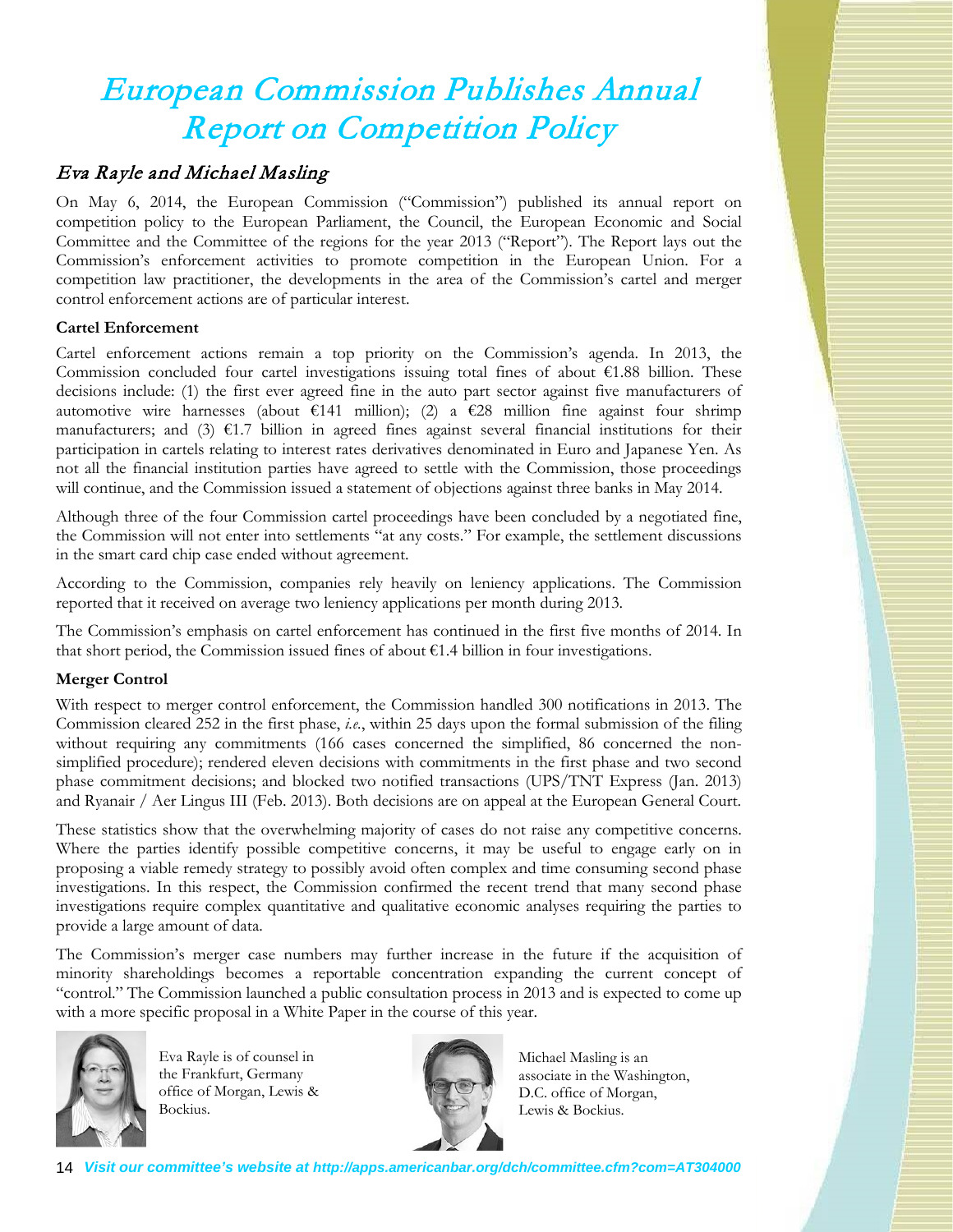# **Highlights from the Spring Meeting**

*For those who were unable to attend the Corporate Counseling Committee's extensive programming at the Spring Meeting, we are publishing summaries of two of the panel discussions.*

## Assessing and Managing Antitrust Risks in Competitor Collaborations

While most antitrust counselors would agree that establishing guidelines to help clients avoid naked price coordination is fairly simple, typically guidance concerning competitor collaborations is far more nuanced. If thoughtfully designed and managed, many competitor collaborations are permissible under the antitrust laws. The challenge, however, is to make sure that the guidance is specifically tailored to the type of collaboration contemplated by the parties. There are a variety of forms of competitor collaborations, including for example joint bidding, teaming and marketing arrangements, and fullfunctioning joint ventures, and formulaic guidance is simply not possible.

At the 2014 Spring Meeting, the Corporate Counseling, International, and Joint Conduct Committees co-sponsored a program to discuss these issues and explore effective tools for identifying and minimizing risk when working with competitors: "Assessing and Managing Antitrust Risks in Competitor Collaborations." The panel included outside counsel, in-house counsel, and government regulators, and each offered a different perspective and helpful observations:

- Fiona A. Schaffer, partner at Jones Day;
- Martin Commons, Senior Competition/Antitrust Counsel, BHP Billiton;
- John Pecman, Commissioner, Competition Bureau Canada;
- William H. Stallings, Chief, Transportation, Energy, and Agriculture Section, U.S. Department of Justice, Antitrust Division; and
- Michaelynn Ware, Assistant General Counsel, United Technologies Corporation.

Despite the fact that the advice provided by antitrust counsel will differ depending on the form of collaboration selected by the transaction participants, the panelists worked to articulate a basic framework in which to review those competitor collaborations where there is at least arguably a procompetitive basis for the contemplated joint conduct. Where the agreement is reasonably necessary to achieve the benefits of integration, the presumption is that these transactions will be reviewed under the rule of reason. In that light, there was general consensus among the panelists that the first question antitrust counselors should ask their clients when analyzing joint conduct is to identify the business purpose of the proposed transaction. Any restraints on competition that arise from the proposed collaboration must be viewed in relation to the impact on this stated business purpose.

To then assess the competitive effects of the proposed transaction, the panelists suggested that counselors should explore a number of questions, including the following:

- Can the parties achieve the goal of the joint venture on their own?
- Will consumers benefit from the proposed joint venture?
- What is the level of integration that will occur through the competitor collocation? Will assets be contributed?
- What is the product market that will be affected?
- Will the participants in the collaboration continue to compete with each other or the jointventure after the collaboration goes into effect?
- Will the collaboration limit access to an essential facility, input, or distribution channel?
- How long is the collaboration intended to last?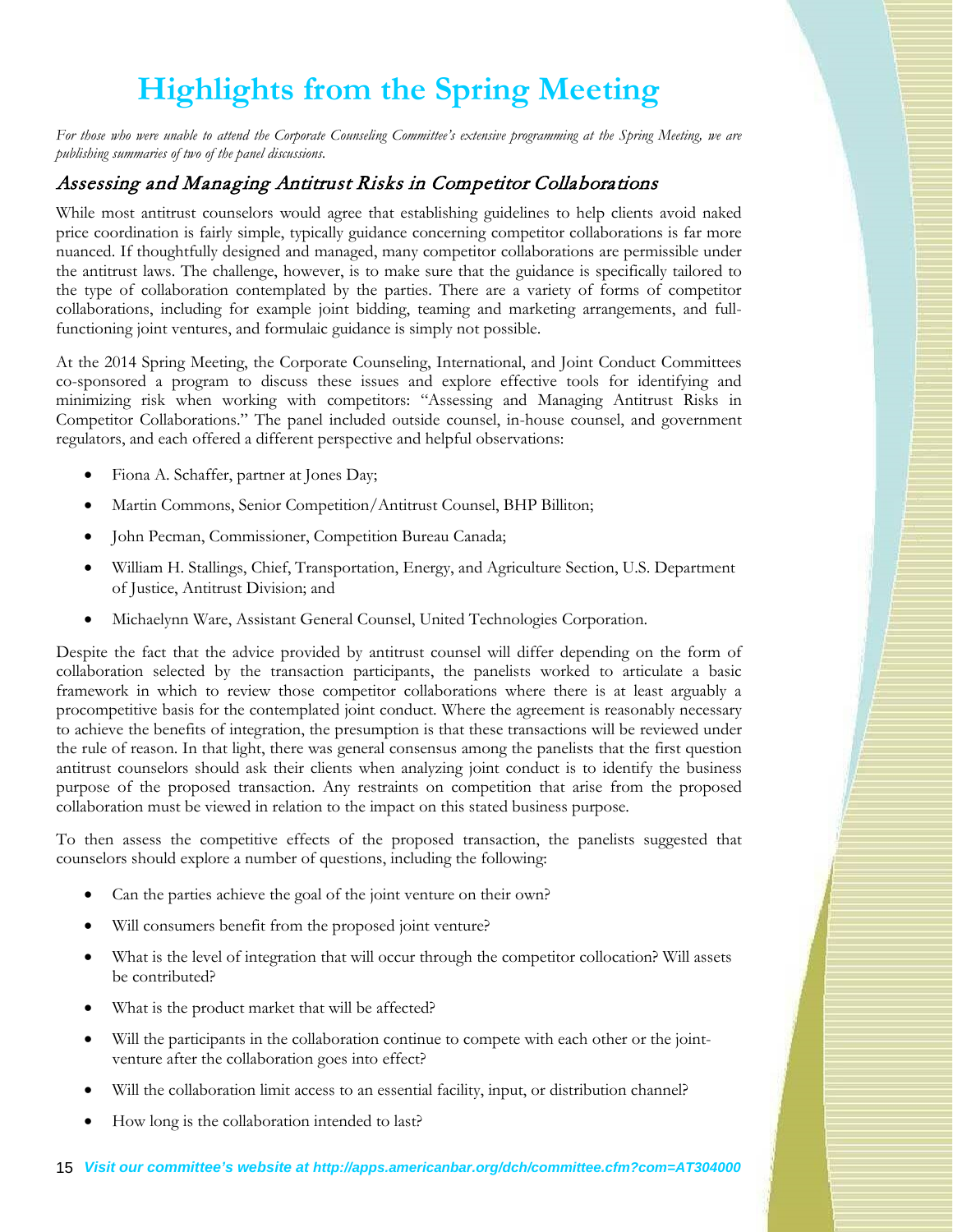The panelists noted that even when companies believe they are pursuing a procompetitive aim, it is not uncommon for the scope of any restraints on competition encompassed within an agreement to go beyond what is necessary to achieve that aim. As an example, the panelists discussed the Department of Justice's case against Adobe Systems, Inc., Apple Inc., Google Inc., Intel Corporation, Intuit, Inc., and Pixar. These six high-tech firms entered in to a series of bilateral agreements not to "cold-call" each other's employees with solicitations for employment. The firms argued that the practice was necessary to maintain working relationships with technology partners with whom they jointly developed solutions, and therefore fostered collaboration and the development of new or improved products and services. The DOJ rejected this argument, however, and found that the ban on cold calling was not properly ancillary to any collaborative effort. While some collaborations did exist, the agreements were not tied to any specific collaboration and extended to all employees at the firms, including those that had little or nothing to do with the joint projects. In addition, the agreements were not limited by geography, job function, product group, or time period. The parties to the agreements settled with the DOJ and agreed to discontinue the practice, but the affected employees nevertheless initiated civil suits against the defendants.

One additional case raised by William Stallings, and one which the panelists suggested militates in favor of always seeking legal advice when pursuing a collaboration with a competitor, was the DOJ's investigation into Gunnison Energy and SG Interests. Gunnison and SG both develop natural gas in western Colorado and several years ago agreed that SG would bid on leases of mutual interest and then assign a 50 percent interest to Gunnison, thereby removing Gunnison from the bidding process. This agreement not to compete affected four bids for natural gas leases sold at auction by the U.S. Department of Interior's Bureau of Land Management and according to the DOJ, depressed the price the BLM received for these leases. When the DOJ filed a complaint against Gunnison and SG, it debated internally whether to pursue the case criminally or civilly. Notably, because the case represented the DOJ's first look into joint bidding for oil and gas leases and because the companies consulted with lawyers before entering into the agreement, the DOJ decided to pursue the case civilly.

### International Competition Laws: Bridging Differences & Reducing Risks

At the 2014 Spring Meeting, the Corporate Counseling Committee sponsored a program on "International Competition Laws: Bridging Differences & Reducing Risks" moderated by Bill Blumenthal from the Washington, DC office of Sidley Austin LLP and featuring a group of wellrespected outside counsel and experienced in-house practitioners. The panelists shared their insights and perspectives on how different jurisdictions approach competition law issues, specifically: vertical arrangements, unilateral firm conduct, joint ventures, and horizontal agreements.

\* \* \*

### **Vertical Arrangements**

Gerwin Van Gerven, the Global Head of Competition/Antitrust for Linklaters LLP in Brussels, kicked off the Program by explaining how the competition law on vertical arrangements, including distribution agreements, may be very different in countries other than the U.S. Given that he practices in Europe, he focused on how European competition law differs from that of the U.S. in how it treats vertical restraints. He discussed three prominent examples that have attracted a great deal of recent attention in European enforcement: RPM, parallel trade and online selling.

Van Gerven explained the policy underpinnings of these enforcement actions: the goal to achieve and maintain an integrated market, preventing state-mandated barriers being broken down only to be replaced by barriers erected by companies. That is the underpinning for the strong support for restrictions on parallel trade and the objection to export bans between EU Member States. The insistence that resellers are allowed to use the internet for their sales is a further emanation of this policy. Besides the importance as a new convenient distribution channel, online distribution is seen as a way to integrate selling across borders. In particular, national competition authorities, with the German, English and French authorities in the lead, have recently been active in defending the freedom of online selling and limiting those policies that favor brick and mortar shops.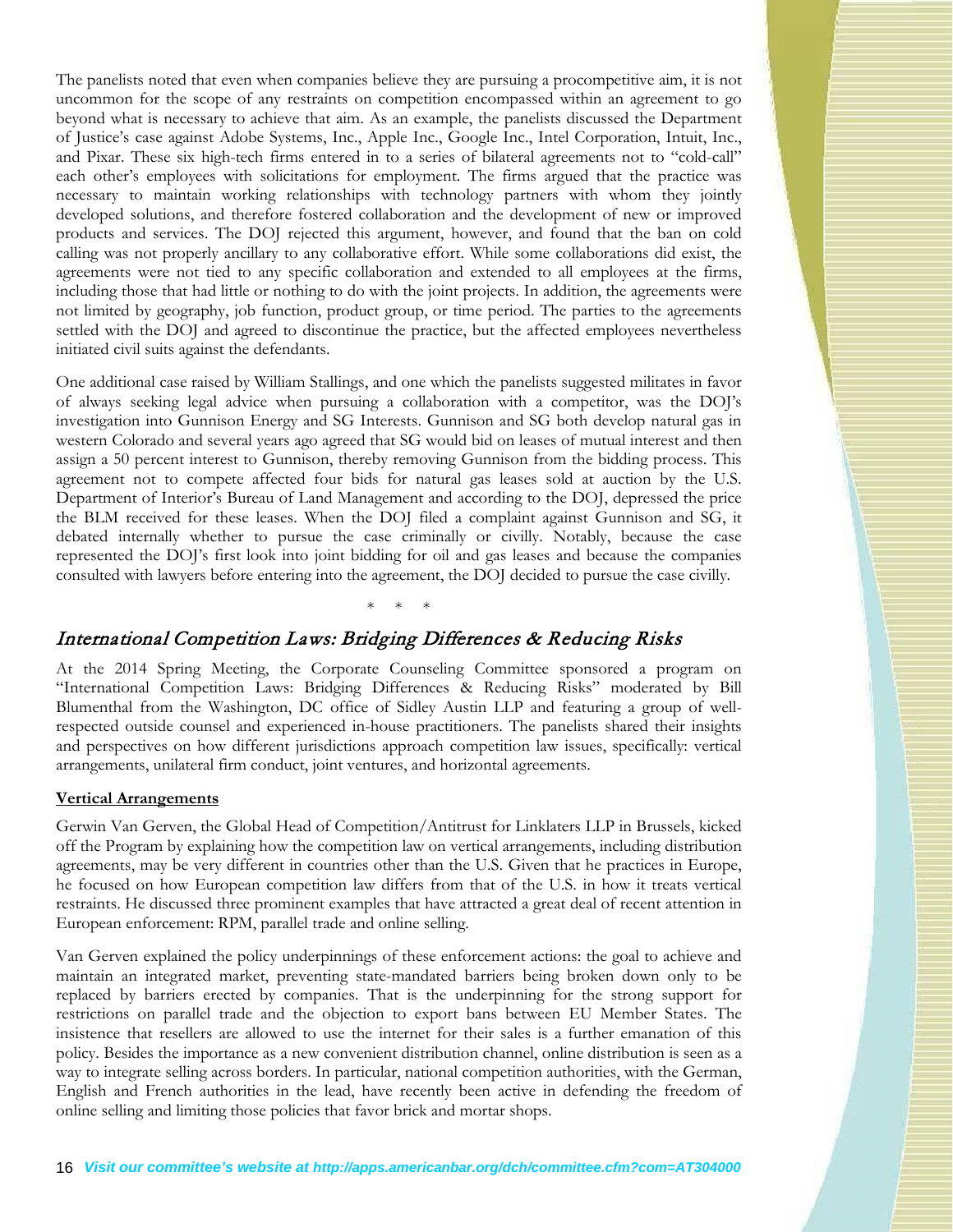Finally, Van Gerven examined the continued focus on RPM in European enforcement, again led by national competition authorities. While the EU does not have a per se prohibition of RPM, and theoretically allows for an "exemption" of RPM if sufficient efficiencies can be proven, in practice, RPM is rarely, if ever, condoned, and enforcement is vigorous. In short, only lip service is paid to the efficiency considerations put forward.

### **Unilateral Firm Conduct**

Nikhil Shanbag, Director, Competition Law, Google Inc., Mountain View, CA, then led the panel in a discussion on the different standards governing unilateral firm conduct in the U.S. and other jurisdictions. As a prime example of this apparent divergence, the panel considered the historical and doctrinal differences between Section 2 of the Sherman Act and Article 102 TFEU along several axes.

Nikhil discussed the technical differences between Section 2 and Article 102 when it comes to market shares and a presumption of market power and how in-house counsel may or may not calibrate advice differently across jurisdictions based on these case law differences. The panel also considered various types of exclusionary conduct including excessive pricing, below-cost pricing, and refusals to deal/margin squeeze, observing that U.S. courts have at least facially been more forgiving to a dominant player than European regulators. Finally, the discussion turned to Section 2's prohibition on attempted monopolization and interplay with Article 102's excessive pricing prohibition.

### **Joint Ventures**

On the topic of joint ventures, Susan Jones, Head Corporate Legal Antitrust for Basel, Switzerlandbased Novartis International, highlighted some important differences between the U.S. and a number of other jurisdictions. Specifically, Jones warned of some potential traps for the unwary:

- In the EU, as in the U.S., the EU will simply look at most "cooperative" ventures under Article 81 to determine whether they constitute an anticompetitive agreement between competitors. However, a "fully-functioning" joint venture that is jointly controlled by two or more competitors requires notification under the EC Merger Regulation. "Joint control" can be established not only by looking at the simple ownership percentages, but also by way of special minority voting rights.
- Another potential trap for U.S. practitioners is the jurisdictional reach of the Merger Regulation. To the surprise of many non-EU practitioners, notification may be required for the formation of a joint venture, even if it will have no presence in the EU and will make no sales into the continent. If joint venture parents are present in the EU, the turnover from all of their operations in the jurisdiction are looked at to determine if the turnover thresholds are met. As a result, a fully functioning joint venture to conduct business solely in Africa or some Asian country may require notification in the EU if the parents have substantial non-joint venturerelated revenues in the EU.

#### **Horizontal Issues**

Sandy Walker, a partner with Dentons Canada LLP in Toronto led a discussion of the similarities and differences in the major jurisdictions' approaches to horizontal agreements and the specific issues that often confront in-house counsel. She noted that horizontal agreements between competitors can take a variety of forms and have varying levels of antitrust risk from the classic hard core cartel – agreements between competitors to fix prices, limit production or allocate markets – to efficiency-enhancing strategic alliances to potentially more benign information exchanges.

There are differences between the laws of major jurisdictions in how they treat horizontal agreements although this is one area where similarities (at least in respect to hard core cartels) may outweigh differences.